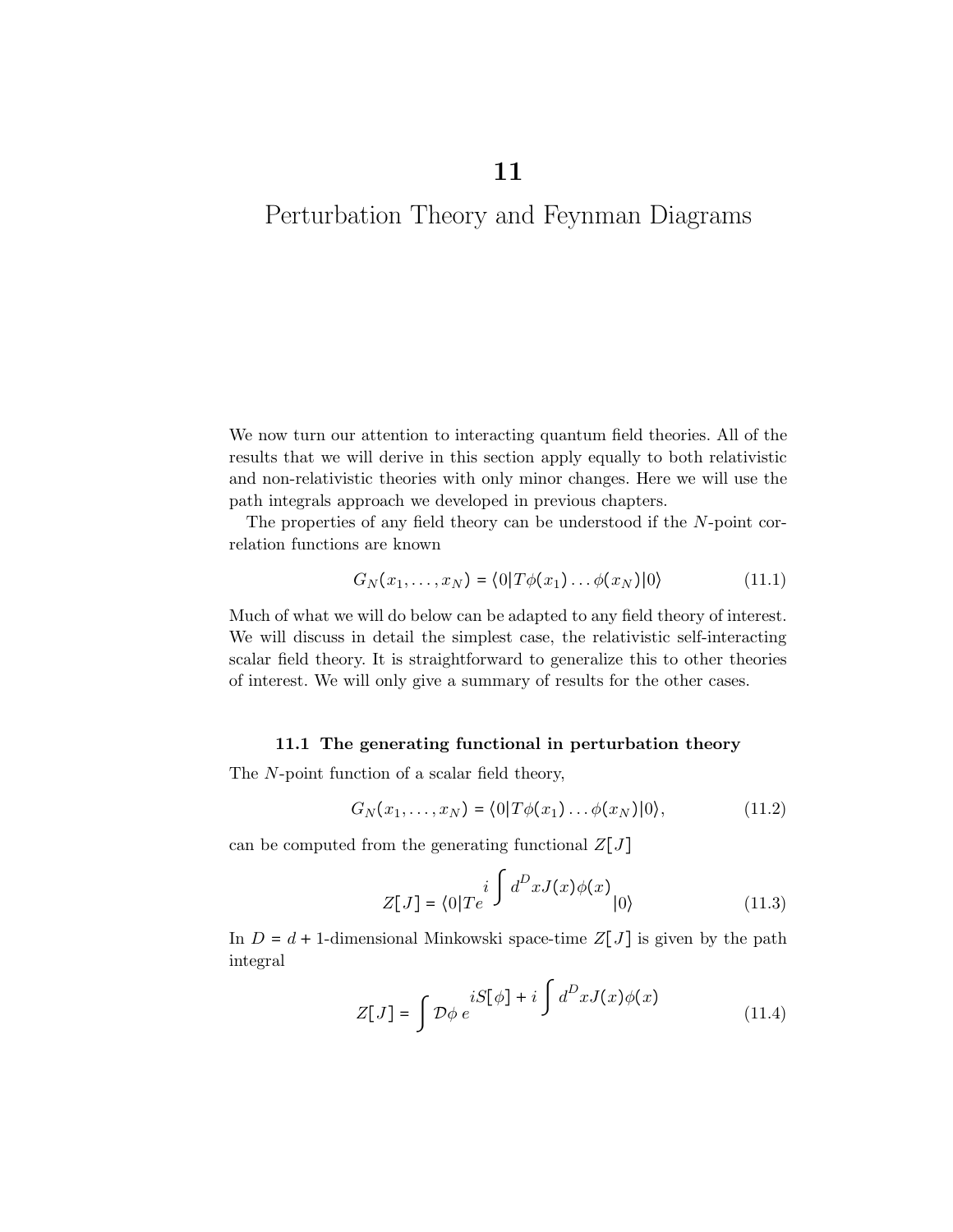where the action  $S[\phi]$  is the action for a relativistic scalar field. The N-point function, Eq.(11.1), is obtained by functional differentiation, i.e.

$$
G_N(x_1,\ldots,x_N) = (-i)^N \frac{1}{Z[J]} \frac{\delta^N Z[J]}{\delta J(x_1)\ldots\delta J(x_N)}\Big|_{J=0}
$$
 (11.5)

Similarly, the Feynman propagator  $G_F(x_1 - x_2)$ , which is essentially the 2-point function, is given by

$$
G_F(x_1 - x_2) = i \langle 0 | T\phi(x_1)\phi(x_2) | 0 \rangle = -i \frac{1}{Z[J]} \frac{\delta^2 Z[J]}{\delta J(x_1)\delta J(x_2)} \Big|_{J=0} \tag{11.6}
$$

Thus, in principle, all we need to do is to compute  $Z[J]$  and, once it is determined, to use it to compute the N-point functions.

We will derive an expression for  $Z[J]$  in the simplest theory, the relativistic real scalar field with a  $\phi^4$  interaction, but the methods are very general. We will work in Euclidean space-time (i.e. in imaginary time) where the generating function takes the form

$$
Z[J] = \int \mathcal{D}\phi \, e^{-S[\phi] + \int d^D x J(x)\phi(x)} \tag{11.7}
$$

where  $S[\phi]$  now is

$$
S[\phi] = \int d^D x \left[ \frac{1}{2} \left( \partial \phi \right)^2 + \frac{m^2}{2} \phi^2 + \frac{\lambda}{4!} \phi^4 \right]
$$
(11.8)

In the Euclidean theory the N-point functions are

$$
G_N(x_1,\ldots,x_N) = \langle \phi(x_1)\ldots\phi(x_N) \rangle = \frac{1}{Z[J]} \frac{\delta^N Z[J]}{\delta J(x_1)\ldots\delta J(x_N)} \Big|_{J=0}
$$
\n(11.9)

Let us denote by  $Z_0[J]$  the generating action for the free scalar field, with action  $S_0[\phi]$ . In Chapter 5 we already calculated  $Z_0[J]$ , and obtained the result (see eq. 5.141 and eq. 5.146)

$$
Z_0[J] = \int \mathcal{D}\phi \ e^{-S_0[\phi] + \int d^D x J(x)\phi(x)}
$$
  
=  $\left[ \text{Det} \left( -\partial^2 + m^2 \right) \right]^{-1/2} e^{\frac{1}{2} \int d^D x \int d^D y J(x) G_0(x - y) J(y)}$  (11.10)

where  $\partial^2$  is the Laplacian operator in D-dimensional Euclidean space, and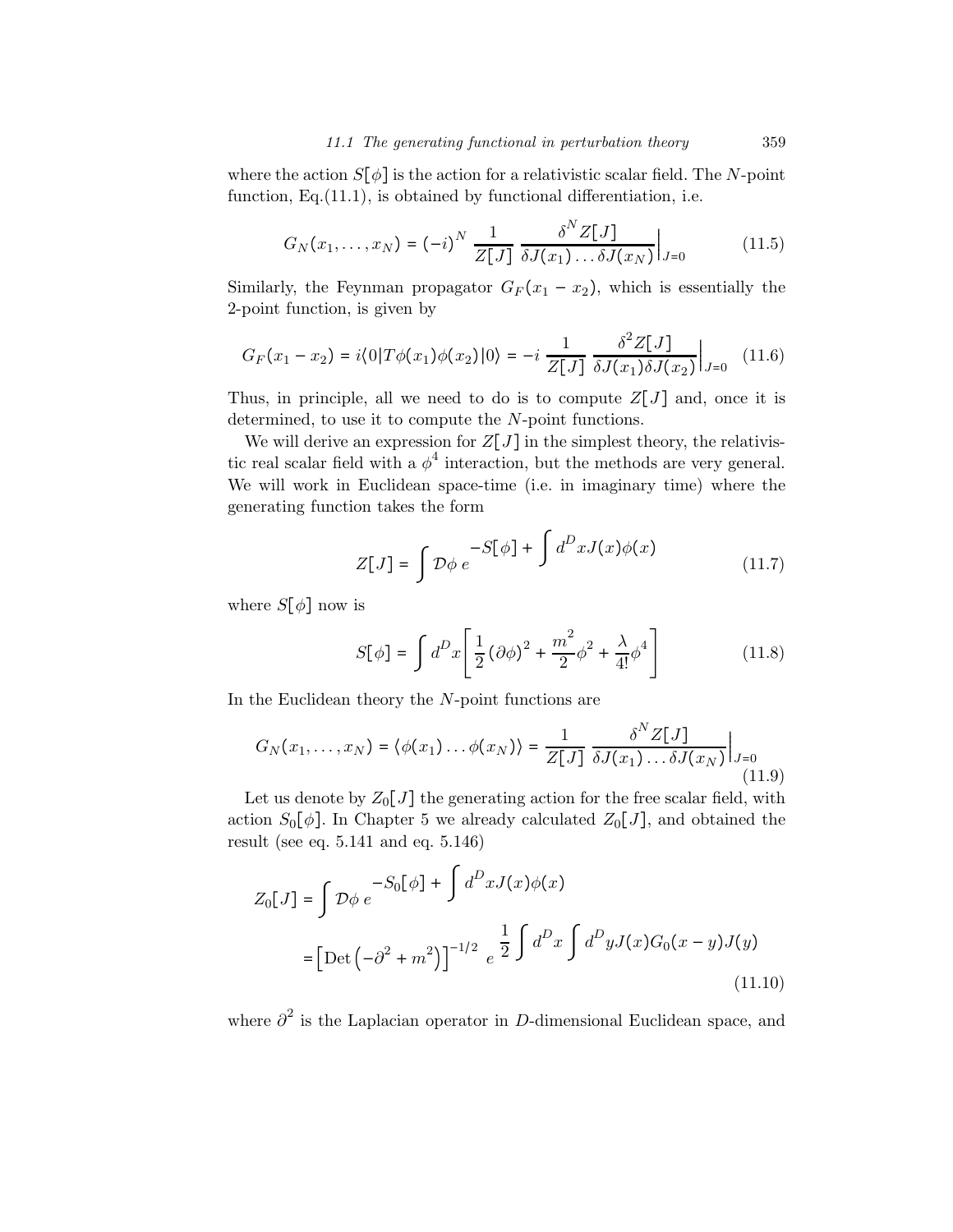$G_0(x-y)$  is the free field Euclidean propagator (i.e. the two-point correlation function)

$$
G_0(x - y) = \langle \phi(x)\phi(y) \rangle_0 = \langle x | \frac{1}{-\partial^2 + m^2} | y \rangle \tag{11.11}
$$

where the sub-index label 0 denotes a free field expectation value.

We can write the full generating function  $Z[J]$  in terms of the free field generating function  $Z_0[J]$  by noting that the interaction part of the action contributes with a weight of the path-integral that, upon expanding in powers of the coupling constant  $\lambda$  takes the form

$$
e^{-S_{\rm int}[\phi]} = e^{-\int d^D x \frac{\lambda}{4!} \phi^4(x)}
$$
  
= 
$$
\sum_{n=0}^{\infty} \frac{(-1)^n}{n!} \left(\frac{\lambda}{4!}\right)^n \int d^D x_1 \dots \int d^D x_n \phi^4(x_1) \dots \phi^4(x_n)
$$
 (11.12)

Hence, upon an expansion in powers of  $\lambda$ , the generating function  $Z[J]$  is

$$
Z[J] = \int \mathcal{D}\phi \, e^{-S_0[\phi] + \int d^D x J(x)\phi(x) - S_{int}[\phi]}
$$
  
\n
$$
= \sum_{n=0}^{\infty} \frac{(-1)^n}{n!} \left(\frac{\lambda}{4!}\right)^n
$$
  
\n
$$
\times \int d^D x_1 \dots \int d^D x_n \int \mathcal{D}\phi \, \phi^4(x_1) \dots \phi^4(x_n) \, e^{-S_0[\phi] + \int d^D x J(x)\phi(x)}
$$
  
\n
$$
= \sum_{n=0}^{\infty} \frac{(-1)^n}{n!} \left(\frac{\lambda}{4!}\right)^n \int d^D x_1 \dots \int d^D x_n \frac{\delta^4}{\delta J(x_1)^4} \dots \frac{\delta^4}{\delta J(x_n)^4} Z_0[J]
$$
  
\n
$$
\equiv e^{-\frac{\lambda}{4!} \int d^D x \frac{\delta^4}{\delta J(x)^4} Z_0[J]}
$$
(11.13)

where the operator of the last line is defined by its power series expansion. We see that this amounts to the formal replacement

$$
S_{\rm int}[\phi] \mapsto S_{\rm int}\left(\frac{\delta}{\delta J}\right) \tag{11.14}
$$

This expression allows us to write the generating function of the full theory  $Z[J]$  in terms of  $Z_0[J]$ , the generating function of the free field theory,

$$
Z[J] = e^{-S_{\rm int} \left(\frac{\delta}{\delta J}\right)} Z_0[J] \tag{11.15}
$$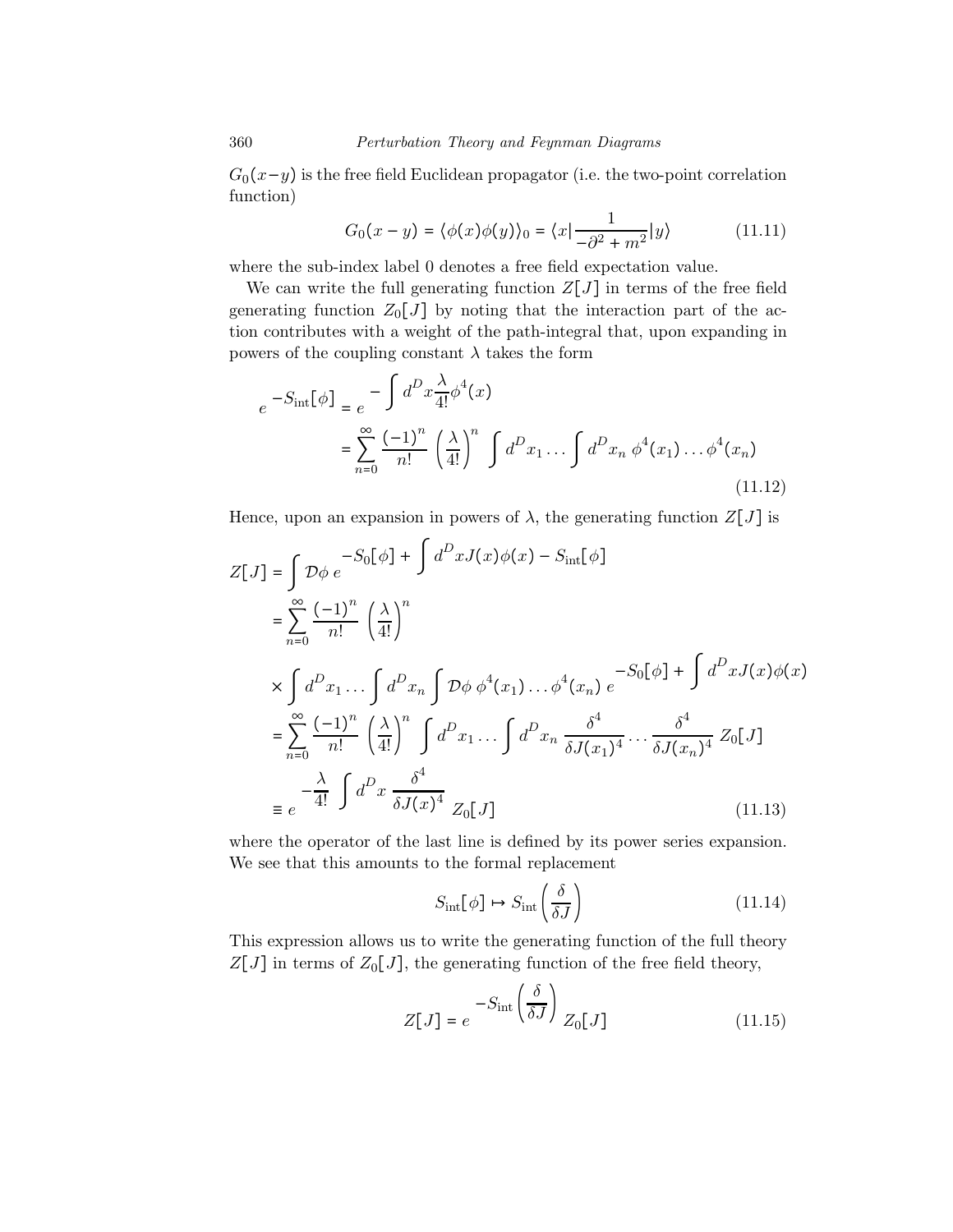Notice that this expression holds for *any* theory, not just a  $\phi^4$  interaction. This result is the starting point of perturbation theory.

Before we embark on explicit calculations in perturbation theory, it is worthwhile to see what assumptions we have made along the way. We assumed, (a) that the fields obey Bose commutation relations, and (b) that the vacuum (or ground state) is non-degenerate.

The restriction to Bose statistics was made at the level of the path integral of the scalar field. This approach is, however, of general validity, and it also applies to theories with Fermi fields, which are path integrals over Grassmann fields. As we saw before, in all cases the generating functional yields vacuum (or ground state) expectation values of time ordered products of fields. The assumption of relativistic invariance is also not essential, although it simplifies the calculations significantly.

The restriction to a non-degenerate vacuum state has more subtle physical consequences. We have mentioned that, in a number of cases, the vacuum may be degenerate if a *global symmetry* is spontaneously broken. Here, the thermodynamic limit plays an essential role. For example, if the vacuum is doubly degenerate, we can do perturbation theory on one of the two vacuum states. If they are related by a global symmetry, the number of orders in perturbation theory which are necessary to have a mixing with its degenerate partner is proportional to the total number of degrees of freedom. Thus, in the thermodynamic limit, they will not mix unless the vacuum is unstable. Such an instability usually shows up in the form of infrared divergent contributions in the perturbation expansion. However, this is not a sickness of the expansion, but the consequence of having an inadequate starting point for the ground state! In general, the "safe procedure" to deal with degeneracies that are due to symmetry is to add an additional term (like a source) to the Lagrangian that breaks the symmetry and to do all the calculations in the presence of such symmetry breaking term. This term should be removed only *after* the thermodynamic limit is taken.

The case of gauge symmetries has other and important subtleties. In the case of Maxwell's Electrodynamics we saw that the ground state is locally gauge invariant and that, as a result, it is unique. It turns out that this is a generic feature of theories that are locally gauge invariant for all symmetry groups and in all dimensions. There is a very powerful theorem (due to S. Elitzur, which will be discussed later) that states that in theories with local gauge invariance, not only the ground state of theories with gauge invariance is unique and gauge-invariant, but that this restriction extends to the entire spectrum of the system. Thus only gauge-invariant operators have non-zero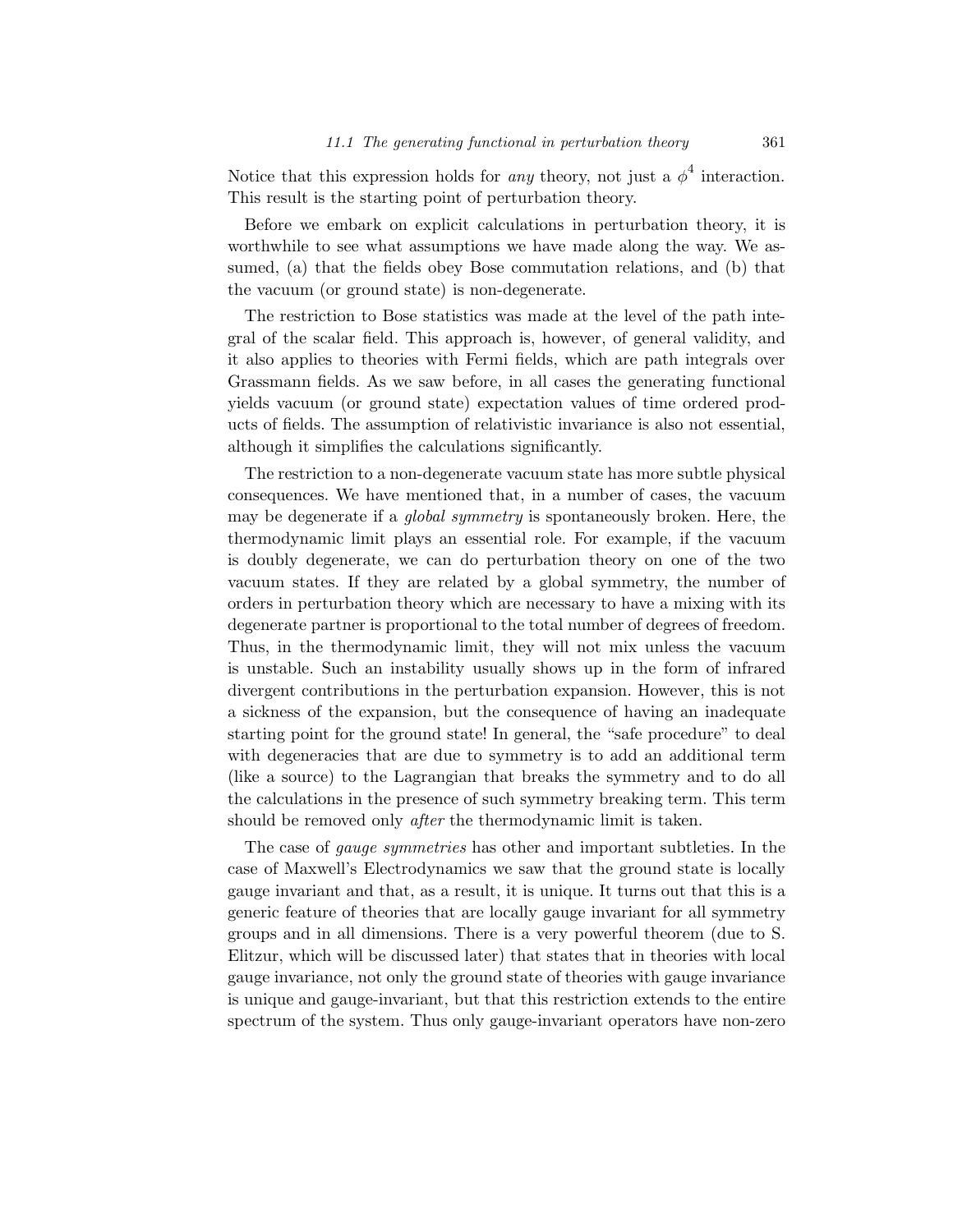expectation values, and only such operators can generate the physical states. To put it differently, a local symmetry *cannot* be broken spontaneously even in the thermodynamic limit. The physical reason behind this statement is that if the symmetry is local it takes only a finite order in perturbation theory to mix all symmetry related states. Thus, whatever may happen at the boundaries of the system has no consequence on what happens in the interior and the thermodynamic limit does not play a role any longer. This is why we can fix the gauge and remove the enormous redundancy of the description of the states.

Nevertheless we have to be very careful about two issues. Firstly, the gauge fixing procedure must select one and only one state from each gauge class. Secondly, the perturbation theory is based on the propagator of the gauge fields,  $G_{\mu\nu}(x-x') = -i\langle 0|TA_{\mu}(x)A_{\nu}(x')|0\rangle$ , which is not gauge invariant and, unless a gauge is fixed, it vanishes. If a gauge is fixed, this propagator has contributions that depend on the choice of gauge, but the *poles* of this propagator do not depend on the choice of gauge since they describe physical excitations, e.g. photons. Furthermore although the propagator is gaugedependent, it will only appear in combination with matter currents which are conserved. Thus, the gauge-dependent terms of the propagator do not contribute to physical processes.

Except for these caveats, we can now proceed to do perturbation theory for all the field theories of interest.

#### 11.2 Perturbative expansion for the two-point function

Let us discuss the perturbative computation of the two-point function in  $\phi^4$ field theory in D-dimensional Euclidean space-time. We recall that, under a Wick rotation, the analytic continuation to imaginary time  $ix_0 \mapsto x_D$ , the two-point function in D-dimensional Minkowski space-time,  $\langle 0|T\phi(x_1)\phi(x_2)|0\rangle$ maps onto the correlation function of two fields in D-dimensional Euclidean space-time,

$$
\langle 0|T\phi(x_1)\phi(x_2)|0\rangle \mapsto \langle \phi(x_1)\phi(x_2)\rangle \tag{11.16}
$$

Let us formally write the two point function  $G^{(2)}(x_1 - x_2)$  as a power series in the coupling constant  $\lambda$ ,

$$
G^{(2)}(x_1 - x_2) = \sum_{n=0}^{\infty} \frac{\lambda^n}{n!} G_n^{(2)}(x_1 - x_2)
$$
 (11.17)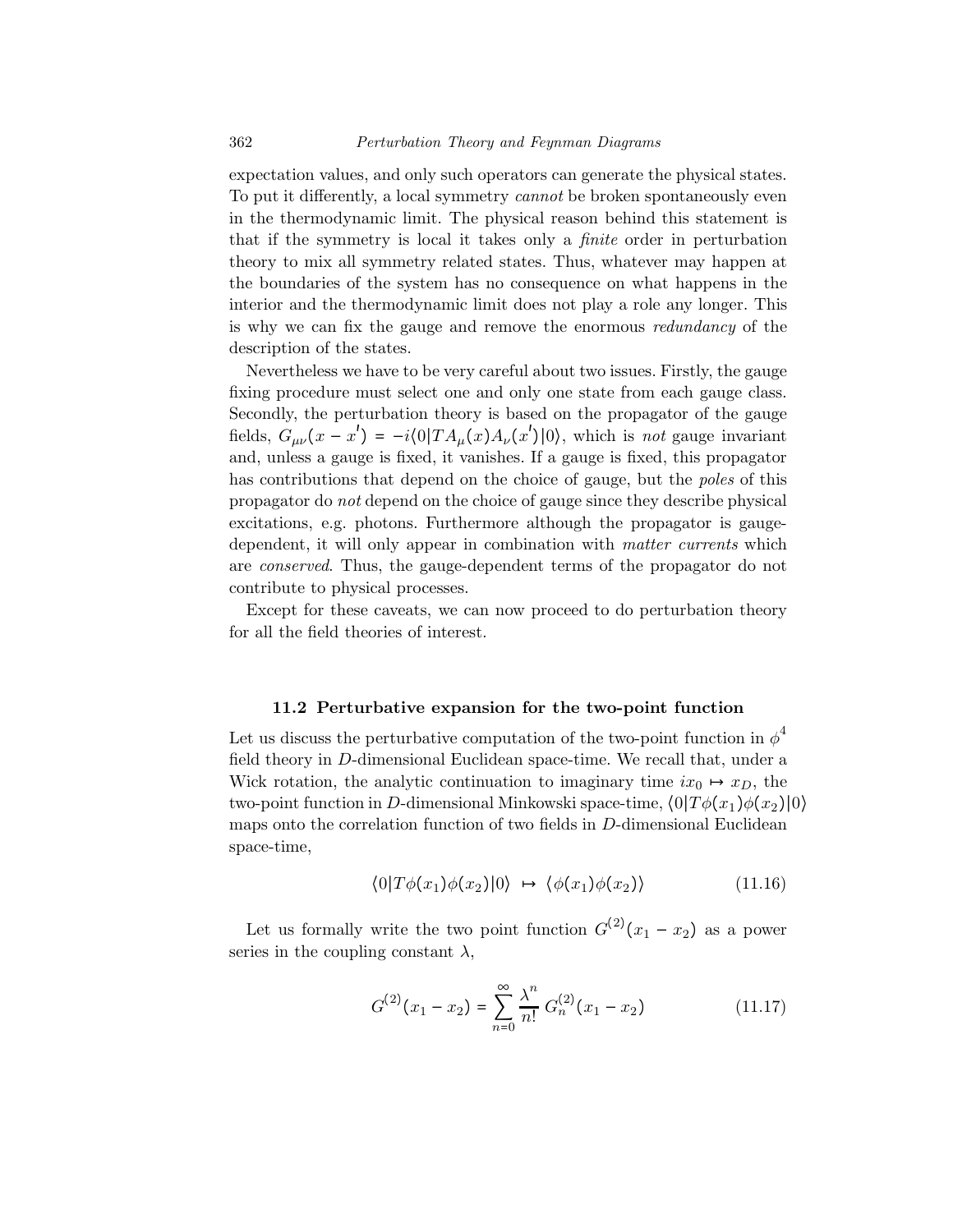Using the generating functional  $Z[J]$  we can write

$$
G^{(2)}(x_1 - x_2) = \frac{1}{Z[J]} \frac{\delta^2 Z[J]}{\delta J(x_1) \delta J(x_2)} \Big|_{J=0}
$$
 (11.18)

where

$$
Z[J] = e^{-S_{\rm int} \left(\frac{\delta}{\delta J}\right)} Z_0[J] \tag{11.19}
$$

Hence, the two-point function can be expressed as a ratio of two series expansions in powers of the coupling constant. The numerator of Eq.(11.18) is given by an expansion in powers of the coupling constant  $\lambda$ , which can formally be written as

$$
\frac{\delta^2 Z[J]}{\delta J(x_1)\delta J(x_2)}\Big|_{J=0} = \sum_{n=0}^{\infty} \frac{(-1)^n}{n!} \left(\frac{\lambda}{4!}\right)^n
$$
  
 
$$
\times \int d^D y_1 \dots \int d^D y_n \frac{\delta^2}{\delta J(x_1)\delta J(x_2)} \frac{\delta^4}{\delta J(y_1)^4} \dots \frac{\delta^4}{\delta J(y_n)^4} Z_0[J]\Big|_{J=0}
$$
(11.20)

Likewise, the denominator of Eq.(11.18) is given by the expansion of  $Z[0]$ in powers of  $\lambda$ , which has similar expression but without a contribution due to the external legs, corresponding to the functional derivatives with respect to the source at the external points  $x_1$  and  $x_2$ . The equivalent expansions in Minkowski space-time are obtained, term by term, by the replacement

$$
-\lambda \mapsto i\lambda \tag{11.21}
$$

at every order in the expansion.

We will now look at the form of the first few terms of the expansion of the two-point function in perturbation theory.

## 11.2.1 Zeroth order in  $\lambda$

To zeroth order in  $\lambda$ ,  $O(\lambda^0)$ , the numerator of Eq.(11.18) reduces to

$$
\frac{\delta}{\delta J(x_1)} \frac{\delta}{\delta J(x_2)} Z[J] \Big|_{J=0} = \frac{\delta}{\delta J(x_1)} \frac{\delta}{\delta J(x_2)} Z_0[J] \Big|_{J=0} + O(\lambda)
$$

$$
= G_0(x_1 - x_2) + O(\lambda)
$$
(11.22)

while the denominator of  $Eq.(11.18)$  is simply equal to one

$$
Z[0] = Z_0[0] + O(\lambda) = 1 + O(\lambda)
$$
 (11.23)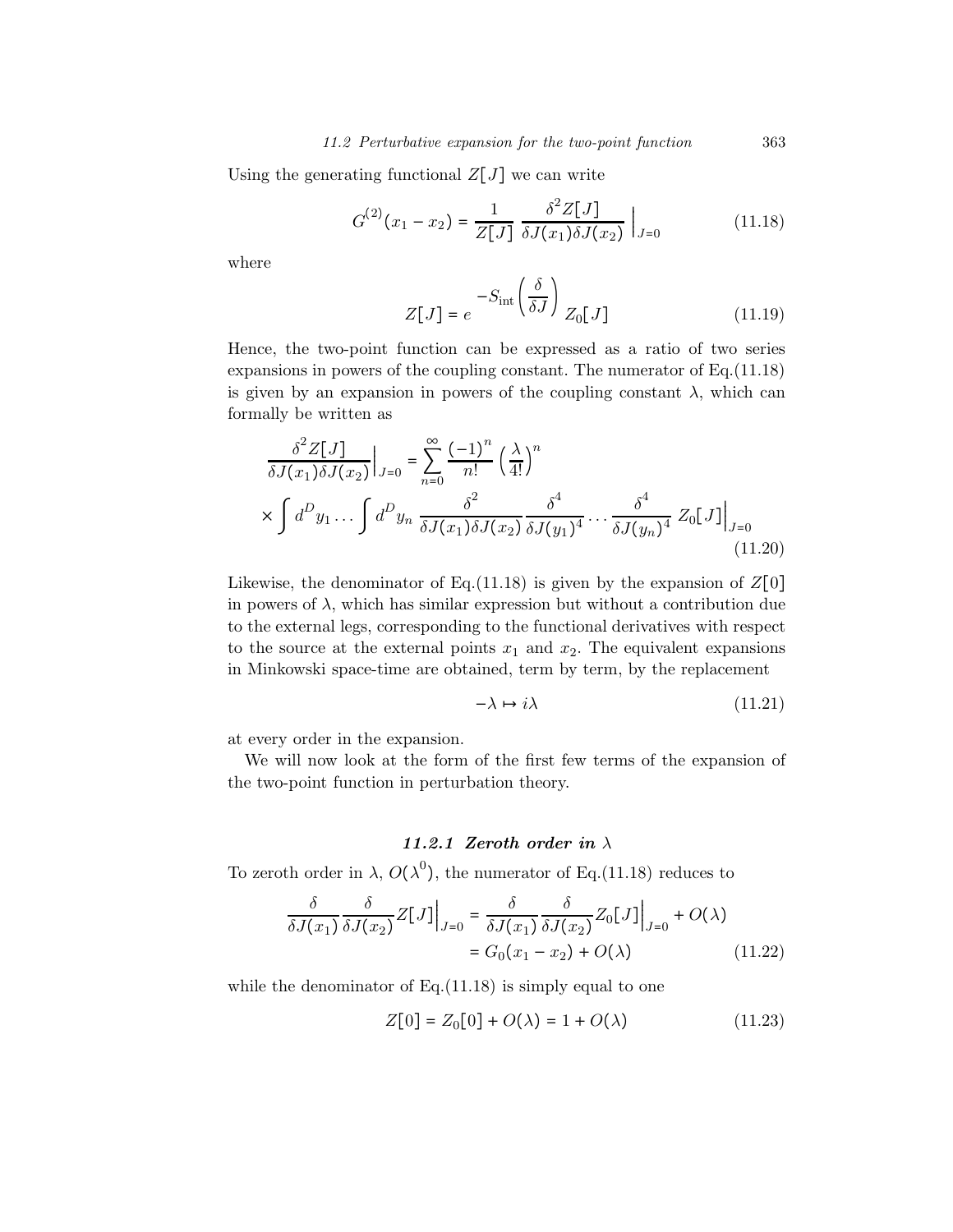where we dropped the contribution of the determinant in  $Z_0[0]$  since it does not contribute to the expectation values of the local observables. Hence, we find that to zeroth order the two-point function is simply given by

$$
G^{(2)}(x_1 - x_2) = G_0(x_1 - x_2) + O(\lambda)
$$
 (11.24)

### 11.2.2 First order in  $\lambda$

To first order in  $\lambda$ , the denominator  $Z[0]$  of Eq.(11.18) is given by

$$
Z[0] = 1 + \frac{-1}{1!} \left(\frac{\lambda}{4!}\right) \int d^D \tag{11.25}
$$

The expression inside the integrand can be calculated from the Taylor expansion of  $Z_0[J]$  in powers of  $J(x)$ . To find a non-zero contribution we need to bring down from the exponent enough factors of  $J$  so that they can be cancelled by the functional derivatives. Since the argument of the exponential factor in  $Z_0[J]$  is a *bilinear* functional of  $J(x)$ ,

$$
Z_0[J] \propto e^{\frac{1}{2} \int d^D x \int d^D y J(x) G_0(x-y) J(y)}, \qquad (11.26)
$$

only an even number of derivatives in  $J(x)$  can be cancelled to a given order. In particular, to first order in  $\lambda$ , we have to cancel four derivatives. This means that we need to expand the exponential in  $Z_0[J]$  to second order in its argument to obtain the only non-vanishing contribution to first order in  $\lambda$  to  $Z[J]$  at  $J=0$ ,

$$
Z[0] = 1 + \frac{(-1)}{1!} \left(\frac{\lambda}{4!}\right)
$$
  
 
$$
\times \int d^D x \frac{\delta^4}{\delta J(x)^4} \frac{1}{2!} \left(\frac{1}{2} \int d^D y_1 \int d^D y_2 J(y_1) G_0(y_1 - y_2) J(y_2) \right)^2 \Big|_{J=0}
$$
  
+ O(\lambda^2) (11.27)

The derivatives yield a set of delta-functions

$$
\frac{\delta^4}{\delta J(x)^4} [J(y_1) \cdots J(y_4)]\Big|_{J=0} = \sum_{P} \prod_{j=1}^4 \delta(y_{pj} - x) \tag{11.28}
$$

where P runs over the 4! permutations of the arguments  $y_1, y_2, y_3$  and  $y_4$ .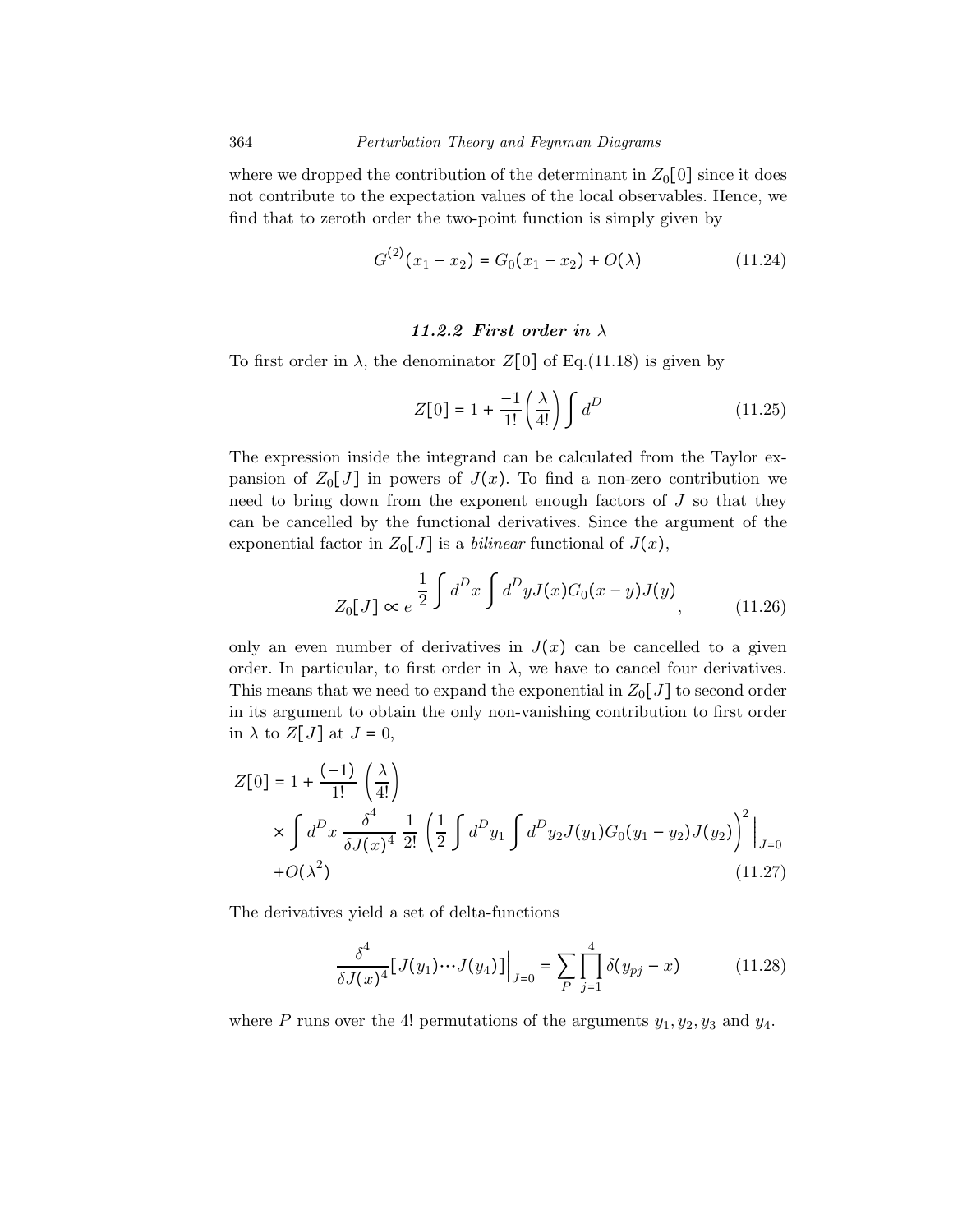We can now write the first order correction to  $Z[0]$ , in the form

$$
Z[0] = 1 + \left(\frac{-1}{1!}\right) \left(\frac{\lambda}{4!}\right) \frac{1}{2!} \left(\frac{1}{2}\right)^2
$$
  
 
$$
\times \int d^D x \int d^D y_1 \dots d^D y_4 G_0 (y_1 - y_2) G_0 (y_3 - y_4) \sum_{P} \prod_{j=1}^4 \delta(y_{pj} - x)
$$
  
+  $O(\lambda^2)$   
=  $1 + \frac{(-1)}{1!} \left(\frac{\lambda}{4!}\right) S \int d^D x G_0 (x, x) G_0 (x, x) + O(\lambda^2)$  (11.29)

where  $S = 3$  is the multiplicity factor of this diagram, which counts the number of times this picture is obtained by contracting all the lines in a pairwise fashion without changing the topology of the graph.

It is useful to introduce a picture or diagram to represent this contribution. Let us mark four points  $y_1, \ldots, y_4$  and an additional point at x (which we will call a *vertex*) with four legs coming out of it. Let us join  $y_1$  and  $y_2$  by a line and  $y_3$  with  $y_4$  by another line. To each line we assign a factor of  $G_0(y_1 - y_2)$  and  $G_0(y_3 - y_4)$  respectively,

$$
G_0(x-y) = \frac{x}{\qquad}-\frac{y}{\qquad \qquad (11.30)}
$$

Next, because of the delta-functions, we have to identify each of the points  $y_1, \ldots, y_4$  with each one of the legs attached to y in all possible ways. The resulting expression has to be integrated over all values of the the coordinates and of x. The result is

$$
Z[0] = 1 - \frac{\lambda}{8} \int d^D x (G_0(x, x))^2 + O(\lambda^2)
$$
 (11.31)

Physically, the first order contribution represents corrections to the ground state energy due to vacuum fluctuations. This expression can be represented more simply by the *Feynman diagram* shown in Fig. 11.1.

Here, and below, we denote by a full line the bare propagator  $G_0(x - y)$ . Let us now compute the first order corrections to  $\frac{\delta^2 Z[J]}{\delta J'(\epsilon)}$  $\delta J(x_1)\delta J(x_2)$  $\Big|_{J=0}$ . We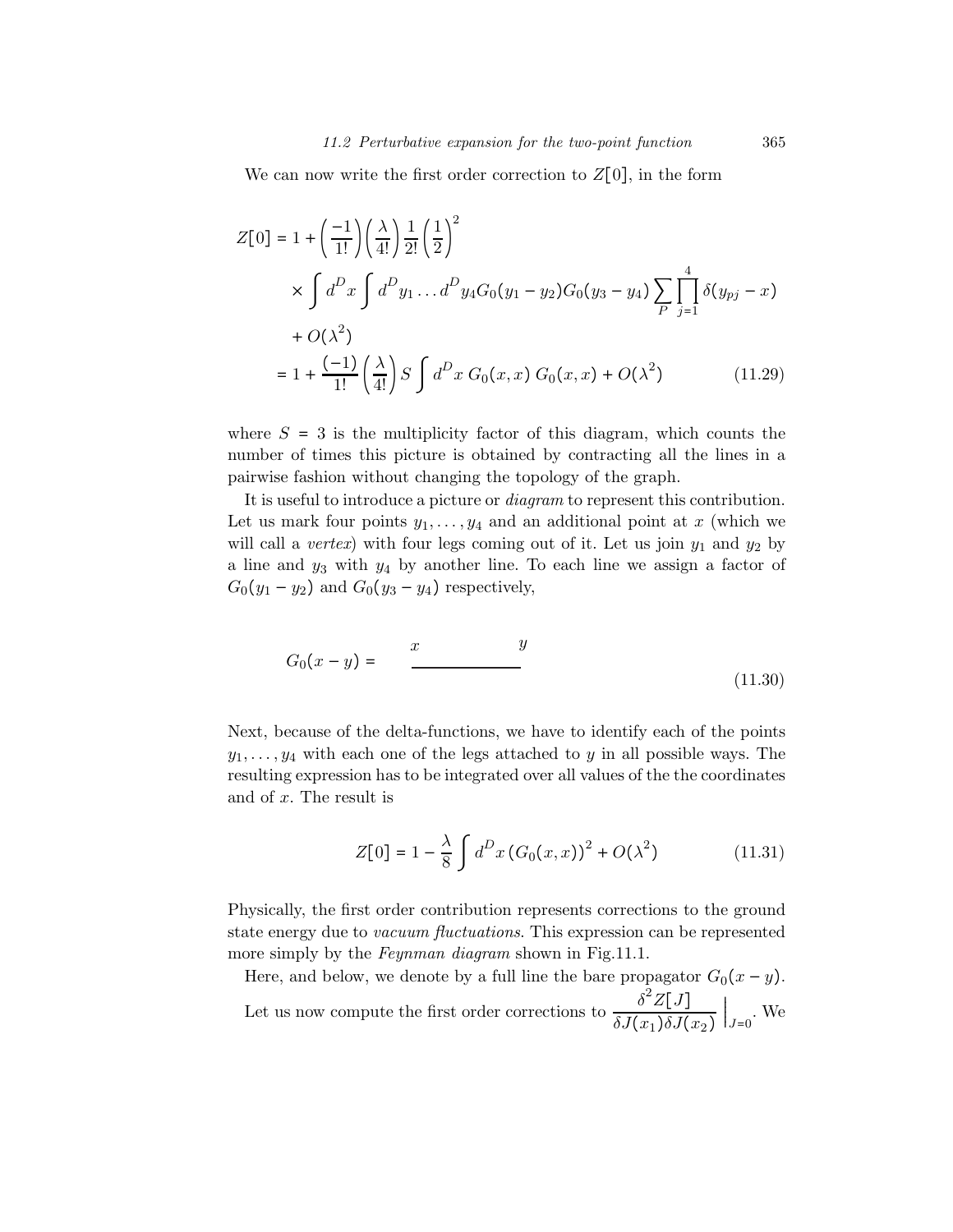

Figure 11.1 Vacuum fluctuations: first order correction to  $Z[0]$ .

obtain

$$
\frac{(-1)}{1!} \frac{\lambda}{4!} \int d^D y \frac{\delta^2}{\delta J(x_1) \delta J(x_2)} \frac{\delta^4}{\delta J(y)^4} Z[J] \Big|_{J=0} =
$$
  
= 
$$
\frac{(-1)}{1!} \frac{\lambda}{4!} \int d^D y \frac{\delta^2}{\delta J(x_1) \delta J(x_2)} \frac{\delta^4}{\delta J(y)^4}
$$

$$
\times \frac{1}{3!} \left(\frac{1}{2} \int d^D z_1 \int d^D z_2 J(z_1) G_0(z_1 - z_2) J(z_2) \right)^3 \Big|_{J=0} \qquad (11.32)
$$

The non-vanishing contributions are obtained by matching the derivatives in Eq.  $(11.32)$  with an equal number of powers of J. We see that we have six factors of the source J at points  $z_1, \ldots, z_6$  and six derivatives, one at  $x_1$  and at  $x_2$ , and four at y. To match derivatives with powers amounts to find all possible pair-wise contractions of these two sets of points. Once the delta functions have acted we are left with just one integral over the position  $y$  of the internal vertex. Hence, the result amounts to finding all possible contractions among the external legs at  $x_1$  and  $x_2$ , with each other and/or with the internal vertex at  $y$ . Notice that for each contraction we get a power of the bare (unperturbed) propagator  $G_0$ .

The only non-vanishing terms resulting from this process are represented by the Feynman diagrams of Fig.11.2.



Figure 11.2 First order contribution to the two-point function.

The first contribution,  $Fig.11.2(a)$ , is the product of the bare propagator  $G_0(x_1-x_2)$  between the external points and the first order correction of the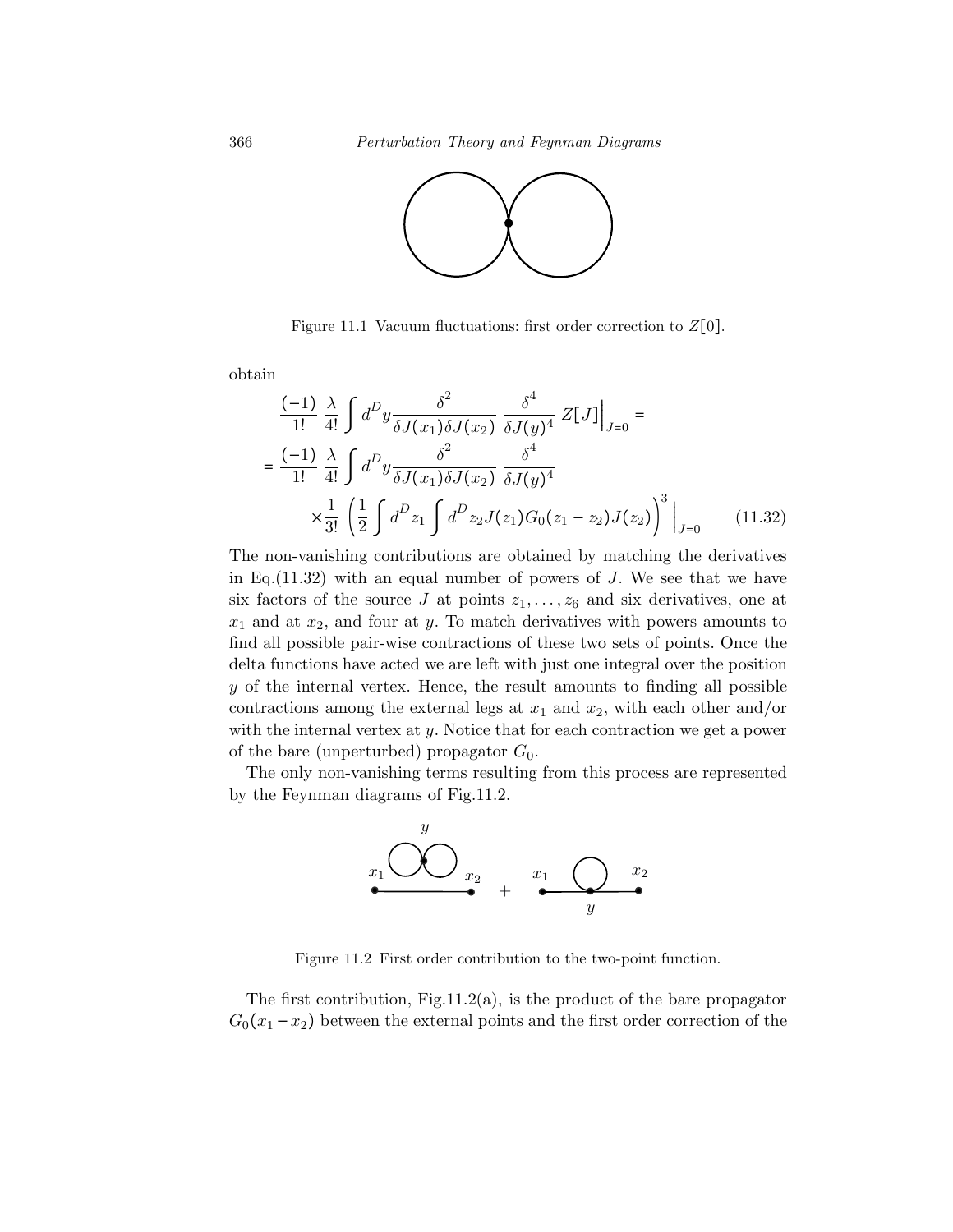vacuum diagrams:

$$
(a) = G_0(x_1 - x_2) \times \left[ -\left(\frac{\lambda}{8}\right) \int d^D y \left( G_0(y, y) \right)^2 \right] \tag{11.33}
$$

The second term, the "tadpole" diagram of Fig.11.2(b), is given by the expression

$$
(b) = -\left(\frac{\lambda}{4!}\right) S \int d^D y \ G_0(x_1, y) G_0(y, y) G_0(y, x_2) \tag{11.34}
$$

where the multiplicity factor is  $S = 4 \times 3$ . It counts the number of ways (12) of contracting the external points to the internal vertex: there are four different ways of contracting one external point to one of the four lines attached to the internal vertex at  $y$ , and three different ways of contracting the remaining external point to the one of the three remaining lines of the internal vertex. There is only one way to contract the two leftover internal lines attached to the vertex at y.

By collecting terms we get the result shown in Fig. 11.3.



Figure 11.3 Diagrams for the two-point function to first order in  $\lambda$ .

To first order in  $\lambda$ , the expansion of the two-point function can also be written in the form shown in Fig. 11.4.

$$
G^{(2)} = \frac{\left(1+\mathsf{O}(\lambda^{2})\right)\left(\frac{}{\phantom{1\,+\frac{1}{\sqrt{1+\mathsf{O}(\lambda^{2})}}\left(\frac{}{\phantom{1\,+\frac{1}{\sqrt{1+\mathsf{O}(\lambda^{2})}}}\right)^{2}}}\right.\left.\left.\begin{array}{1}+\mathsf{O}(\lambda^{2})\end{array}\right)}\right)
$$

Figure 11.4 Factorization of Feynman diagrams for the two-point function to first order in  $\lambda$ .

At least at this order in perturbation theory, a number of diagrams that contribute to the expansion of the numerator get exactly cancelled by the expansion of the denominator, the vacuum diagrams. The diagrams that get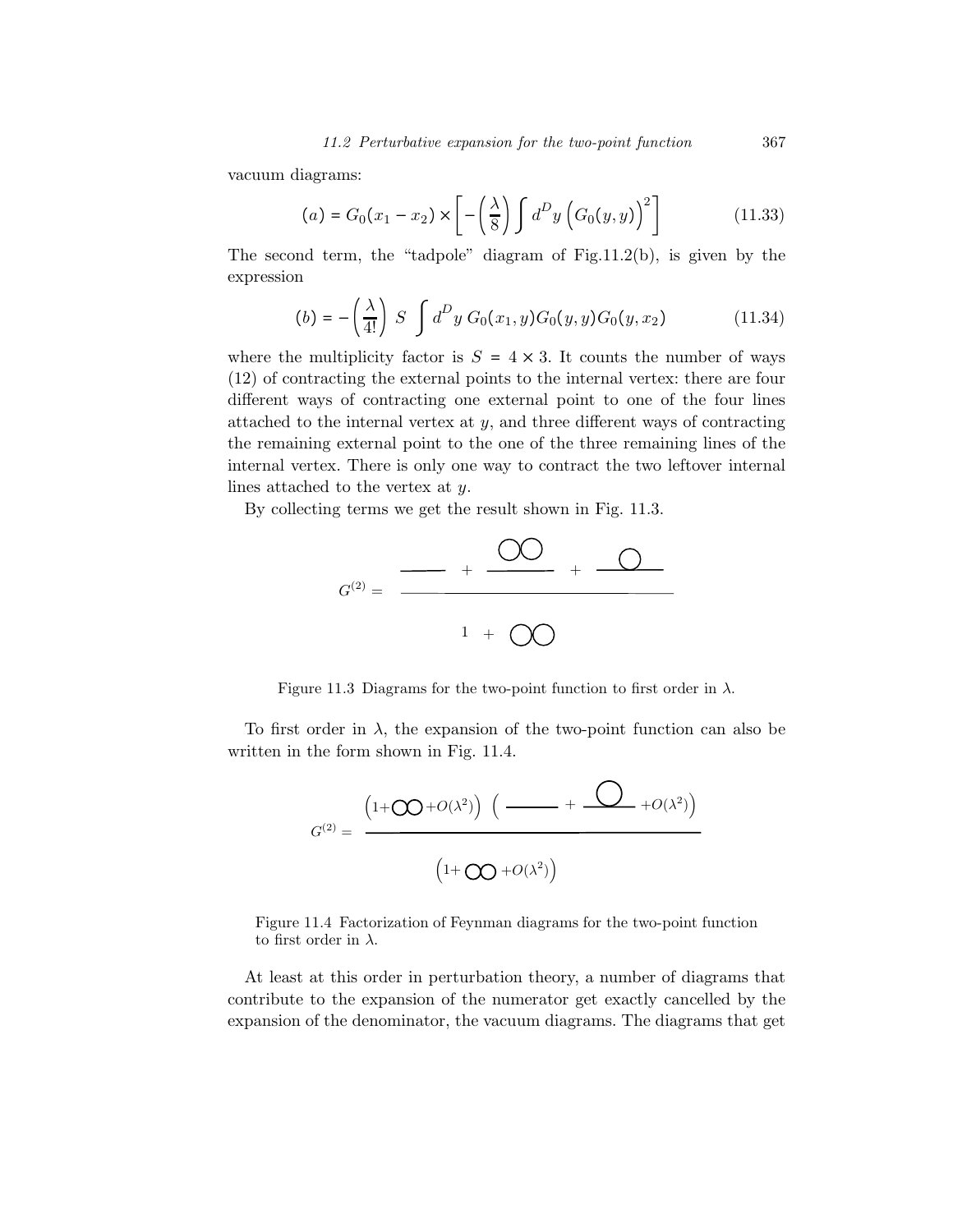cancelled are unlinked in the sense that one can split a diagram in two by drawing a line the does not cut any of the propagator lines. These diagrams contain a factor consisting of terms of the vacuum diagrams. We will see shortly that this is a feature of this expansion to all orders in  $\lambda$ .

Thus, to first order in  $\lambda$ , the two-point function is given by (see figure)

$$
G^{(2)}(x_1, x_2) = G_0^{(2)}(x_1, x_2) - \frac{\lambda}{2} \int d^D y \ G_0^{(2)}(x_1, y) G_0^{(2)}(y, y) G_0^{(2)}(y, x_2) + O(\lambda^2)
$$
\n(11.35)

as shown in Fig.11.5.

$$
G^{(2)} = \begin{array}{ccc} & & & \textcircled{1} \\ \textcircled{1} & & & \textcircled{2} \\ & & & \textcircled{3} \end{array} \quad + \begin{array}{ccc} & & \textcircled{2} \\ \textcircled{3} & & \textcircled{4} \end{array} \quad + \cdots
$$

Figure 11.5 The two-point function to first order in  $\lambda$ .

### 11.3 Cancellation of the vacuum diagrams

The cancellation of the vacuum diagrams is a general feature of perturbation theory. Let us reexamine this issue in more general terms. We will give the arguments for the case of the two-point function, but they are trivial to generalize to any N-point function. This feature also holds in all theories, relativistic or not, bosonic or fermionic, provided the fields satisfy local canonical commutation (or anti-commutation) relations.

The expansion of the two point function has the form

$$
\langle \phi(x_1)\phi(x_2) \rangle = \frac{1}{Z[0]} \sum_{n=0}^{\infty} \int d^D y_1 \dots d^D y_n \frac{(-1)^n}{n!} \langle \phi(x_1)\phi(x_2) \prod_{j=1}^n \mathcal{L}_{int} (\phi(y_j)) \rangle_0
$$
\n(11.36)

The denominator factor  $Z[0]$  has a similar expansion

$$
Z[0] = \sum_{n=0}^{\infty} \frac{(-1)^n}{n!} \int d^D y_1 \dots d^D y_n \langle \prod_{j=1}^N \mathcal{L}_{\text{int}} (\phi(y_j)) \rangle_0 \tag{11.37}
$$

where  $\langle \mathcal{O}[\phi] \rangle_0$  denotes the expectation value of the operator  $\mathcal{O}[\phi]$  in free field theory.

Let us consider first the numerator. Each expectation value involves a sum of products of pairwise contractions. If we assign a Feynman diagram to each contribution, it is clear that we can classify these terms into two classes: (a) linked and (b) unlinked diagrams. A diagram is said to be *unlinked* if it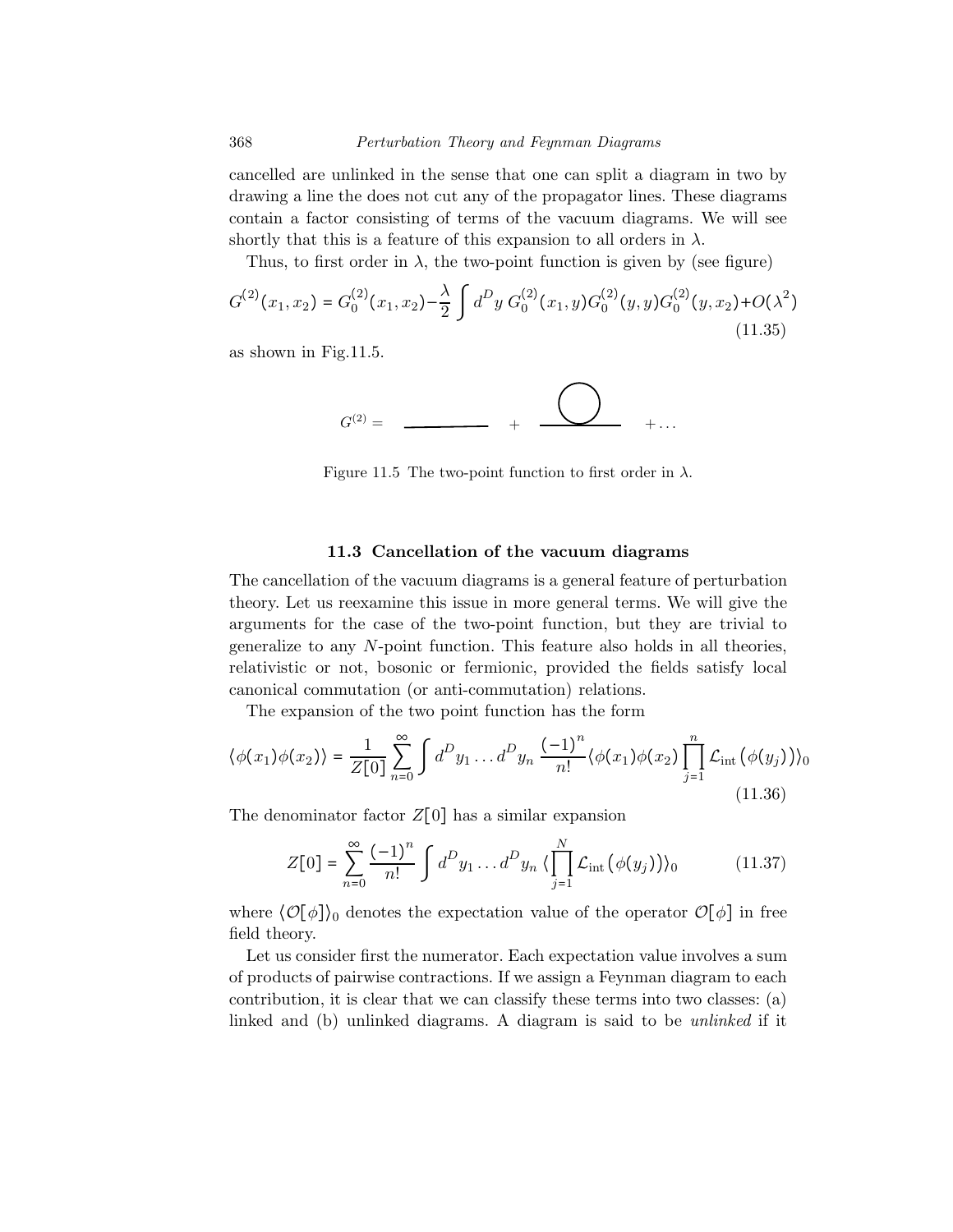contains a sub-diagram in which a set of internal vertices are linked with each other but not to an external vertex. The linked diagrams satisfy the opposite property. Since the vacuum diagrams by definition do not contain any external vertices, they are unlinked.

All the expectation values that appear in the numerator can be written as a sum of terms, each of the form of a linked diagram times a vacuum graph, i.e.

$$
\langle \phi(x_1)\phi(x_2)\mathcal{L}_{int}(\phi(y_1))\dots\mathcal{L}_{int}(\phi(y_n))\rangle_0 =
$$
  
= 
$$
\sum_{k=0}^n \binom{n}{k} \langle \phi(x_1)\phi(x_2)\prod_{j=1}^k \mathcal{L}_{int}(\phi(y_j))\rangle_0^{\ell} \langle \prod_{j=k+1}^n \mathcal{L}_{int}(\phi(y_j))\rangle_0
$$
(11.38)

where the super-index  $\ell$  denotes a *linked* factor, i.e. a factor that does not contain any vacuum sub-diagram. Thus, the numerator has the form

$$
\sum_{n=0}^{\infty} \sum_{k=0}^{n} \frac{(-1)^n}{n!} {n \choose k} \langle \phi(x_1) \phi(x_2) \prod_{j=1}^{k} \mathcal{L}_{\text{int}}(y_k) \rangle_0^{\ell} \langle \prod_{j=k+1}^{N} \mathcal{L}_{\text{int}}(\phi(y_j)) \rangle_0 \quad (11.39)
$$

which factorizes into

$$
\left(\sum_{k=0}^{\infty} \frac{(-1)^k}{k!} \int d^D y_1 \dots d^D y_k \langle \phi(x_1) \phi(x_2) \prod_{j=1}^k \mathcal{L}_{int} (\phi(y_j)) \rangle_0^{\ell} \right) \times \left(\sum_{n=0}^{\infty} \frac{(-1)^n}{n!} \int d^D y_1 \dots d^D y_n \langle \prod_{j=1}^n \mathcal{L}_{int} (\phi(y_j)) \rangle_0 \right)
$$
\n(11.40)

We can clearly recognize that the second factor is exactly equal to the denominator  $Z[0]$ .

Hence we find that we can write the two-point function as a sum of linked Feynman diagrams:

$$
\langle \phi(x_1)\phi(x_2) \rangle = \sum_{n=0}^{\infty} \frac{(-1)^n}{n!} \int d^D y_1 \dots d^D y_n \langle \phi(x_1)\phi(x_2) \prod_{j=1}^n \mathcal{L}_{\text{int}} (\phi(y_n)) \rangle_0^{\ell}
$$
\n(11.41)

This result is known as the linked-cluster theorem. This theorem, which proves that the vacuum diagrams cancel exactly out to all orders in perturbation theory, is valid for all the N-point functions (not just for two-point function) and for any local theory. It also holds in Minkowski space-time upon the replacement  $(-1)^n \leftrightarrow i^n$ . It holds for all theories with a local canonical structure, relativistic or not.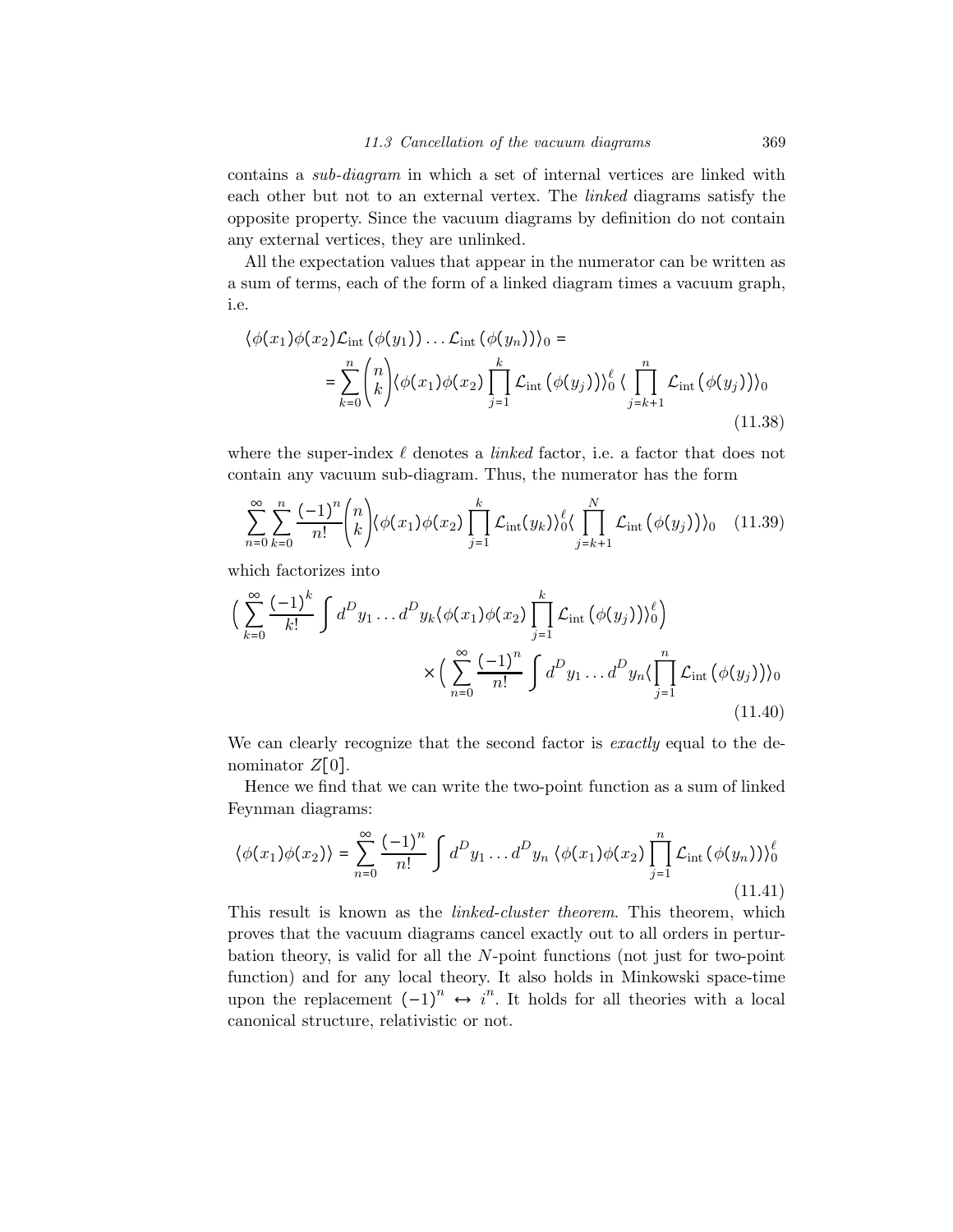## 11.4 Summary of Feynman rules for  $\phi^4$  theory

## 11.4.1 Position space

The general rules to construct the diagrams for the  $N$ -point function  $\langle 0|T\phi(x_1)\dots\phi(x_N)|0\rangle$  in  $\phi^4$  theory in Minkowski space and  $\langle \phi(x_1)\dots\phi(x_N)\rangle$ in Euclidean space, in position space are

- 1 A general graph for the  $N$ -point function has  $N$  external points and  $n$ internal interaction vertices, where  $n$  is the order in perturbation theory. Each vertex is a point with a coordinate label and 4 lines (for a  $\phi^4$  theory) coming out of it.
- 2 Draw all topologically distinct graphs obtained by connecting the external points and the internal vertices in all possible ways. Discard all graphs that contain sub-diagrams not linked to at least one external point.
- 3 The following weight is assigned to each graph:
	- 1 For every vertex a factor of  $-i\frac{\lambda}{4!}$  in Minkowski space and  $-\frac{\lambda}{4!}$  in Euclidean space .
	- 2 For every line connecting a pair of points  $z_1$  and  $z_2$ , a propagator factor of  $\langle 0|T\phi(z_1)\phi(z_2)|0\rangle_0 = -iG_0^{(2)}(z_1, z_2)$  in Minkowski space, or  $\langle \phi(z_1)\phi(z_2)\rangle_0 = G_0(z_1 - z_2)$  in Euclidean space.
	- 3 An overall factor of  $\frac{1}{n!}$ .
	- 4 A multiplicity factor that counts the number of ways in which the lines can be joined without changing the topology of the graph.
	- 5 Integrate over all internal coordinates  $\{z_i\}$ .

For example, the 4-point function

$$
G^{(4)}(x_1, x_2, x_3, x_4) = \langle \phi(x_1) \phi(x_2) \phi(x_3) \phi(x_4) \rangle \tag{11.42}
$$

has the two contributions at order  $\lambda^2$  shown in the diagram of figure 11.6. These two diagrams have exactly the same weight (if  $G_0^{(2)}(1, 2) = G_0^{(2)}(2, 1)$ ),



Figure 11.6 Two topologically distinct contributions to the four-point function to order  $\lambda^2$  that have the same analytic expression.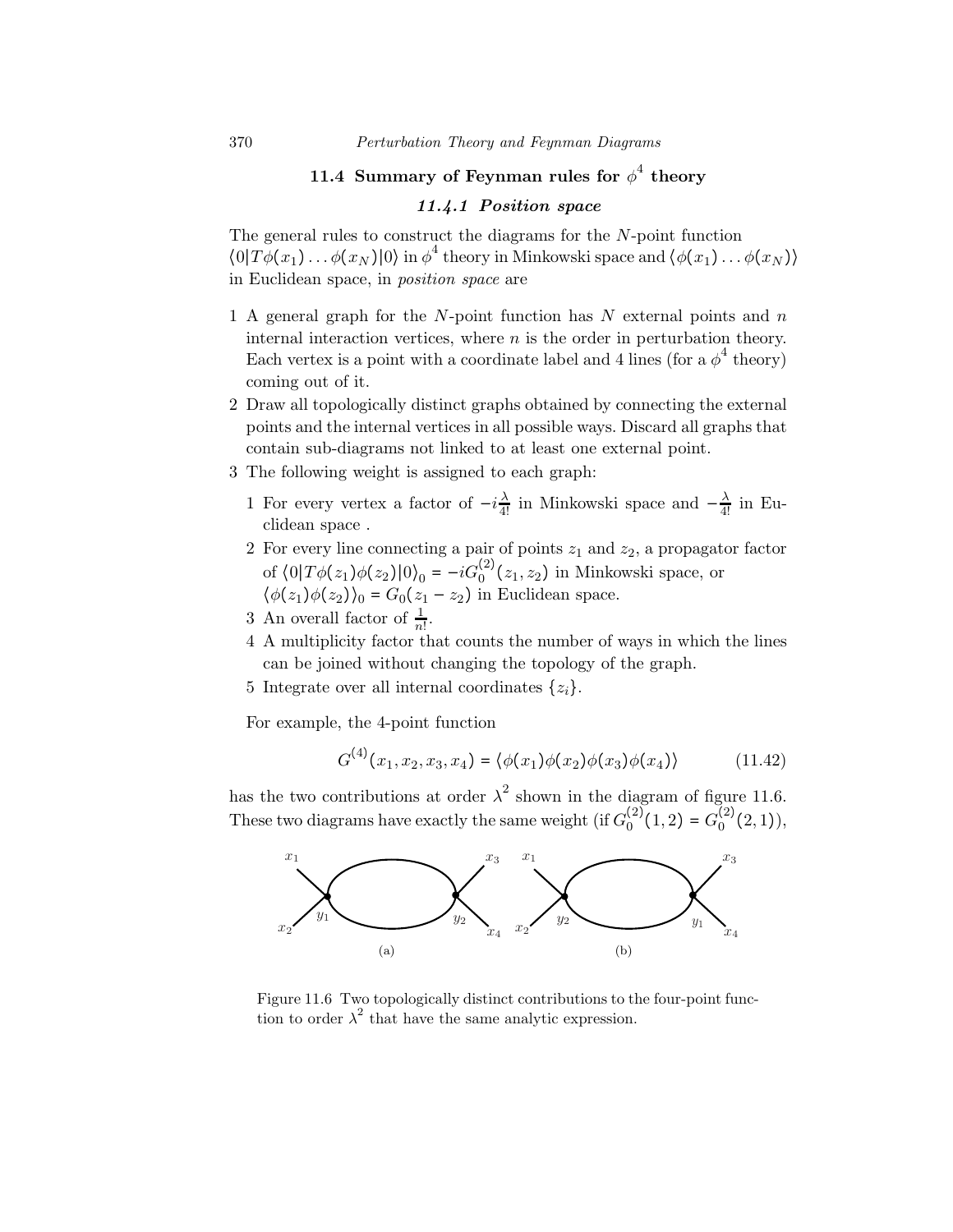and their total contribution to the 4-point function is

$$
\frac{1}{2!} \left(\frac{-\lambda}{4!}\right)^2 S \int d^D y_1 \int d^D y_2 G_0^{(2)}(x_1, y_1) G_0^{(2)}(x_2, y_1)
$$

$$
\times \left[G_0^{(2)}(y_1, y_2)\right]^2 G_0^{(2)}(x_3, y_2) G_0^{(2)}(x_4, y_2) \tag{11.43}
$$

but are topologically distinct and, thus, count as separate contributions. The multiplicity factor is  $S = (4 \times 3)^2 \times 2 \times 2$ .





Figure 11.7 First order contribution to the two-point function in momentum space.

The N-point functions can also be computed in momentum space. The rules for constructing Feynman diagrams in momentum space are:

- 1 A graph has N external legs, labelled by a set of external momenta  $k_1,\ldots,k_N$ , flowing into the diagram and n internal vertices (for order n in perturbation theory). Each vertex has 4 lines (for  $\phi^4$  theory) each carrying a momentum  $q_1, \ldots, q_4$  (flowing out of the vertex). All lines must be connected in pairs. All vacuum terms have to be discarded.
- 2 Draw all the topologically different graphs.
- 3 Weight of each diagram:
	- for each vertex, a factor of  $\left(\frac{-\lambda}{4!}\right) \left(2\pi\right)^D \delta^D \left(\sum_{i=1}^4 q_i\right)$ .
	- each line carries a momentum  $p_{\mu}$  and contributes to the weight with a factor  $G_0^{(2)}(p) = \frac{1}{p^2 + m^2}$ , in Euclidean space. In Minkowski space it becomes  $-iG_0^{(2)} = \frac{-i}{p^2 - m^2 + i\epsilon}$ .
	- all the numerical factors are the same as in position space.
	- we must integrate over all the internal momenta.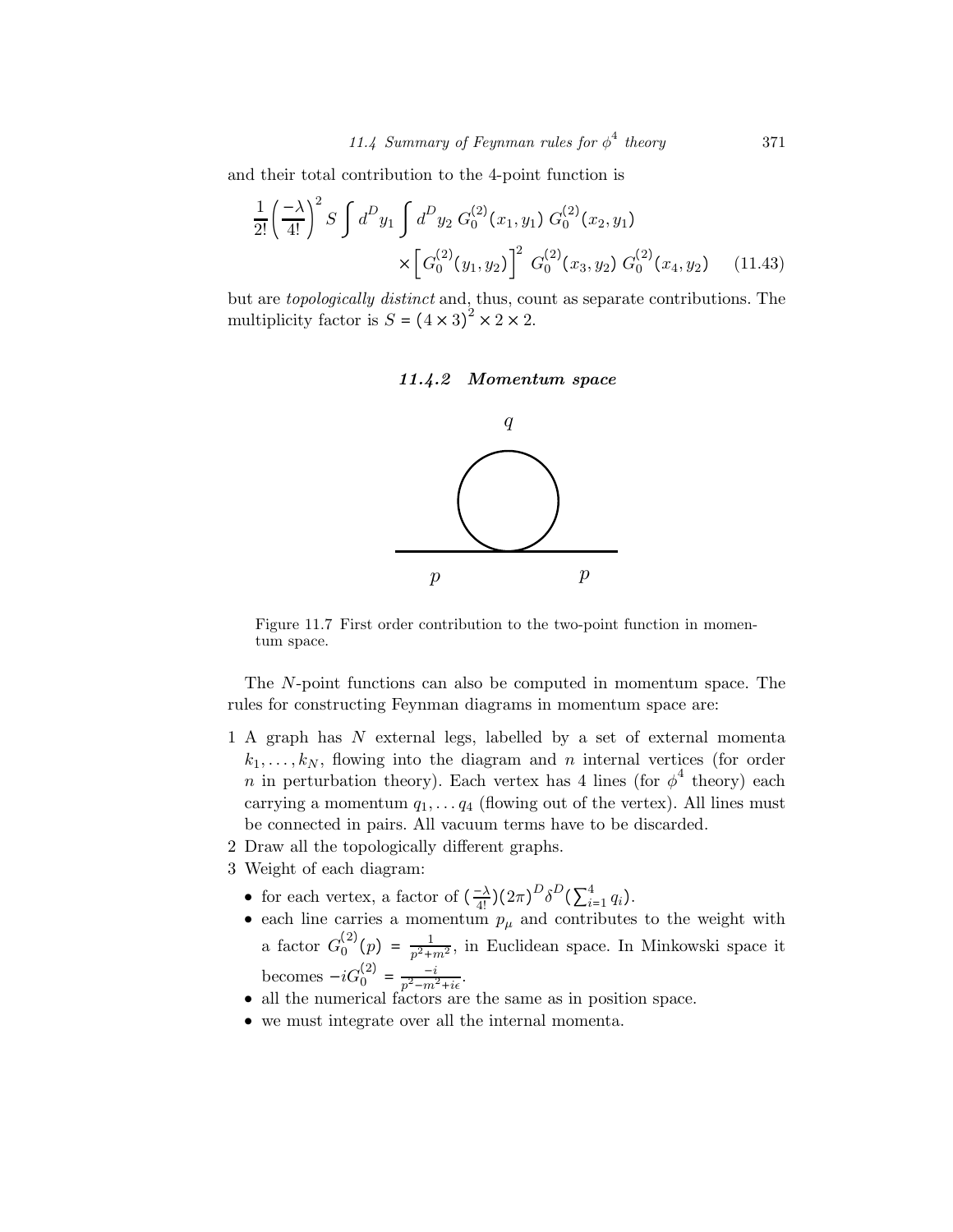For example, the first order contribution to the two-point function is the tadpole diagram shown in Fig.11.7. It has the algebraic weight

$$
\left(\frac{-\lambda}{4!}\right) \frac{1}{1!} (4 \times 3) \int \frac{d^D q}{(2\pi)^D} \frac{1}{q^2 + m^2} \left(\frac{1}{p^2 + m^2}\right)^2 \tag{11.44}
$$

#### 11.5 Feynman rules for theories with fermions and gauge fields

The Feynman rules that we derived for  $\phi^4$  theory can be easily extended to other theories, relativistic or not. An important difference occurs in theories with fermions in which the rules need to be modified to account to the Fermi-Dirac statistics. As an example we will consider the case of quantum electrodynamics (QED), the theory of electrons and photons. Similar rules are formulated in quantum chromodynamics (QCD) that we will discuss in a later chapter. Feynman rules for self-interacting fermions are also devised in the case of the Gross-Neveu model (or the Nambu-Jona-Lasinio model) and in the case of the non-relativistic electron gas.

The Lagrangian density of QED, in the Feynman-'t Hooft gauges, is

$$
\mathcal{L}_{\text{QED}} = \bar{\psi}i\rlap{\,/}D\psi - \frac{1}{4}F_{\mu\nu}^2 - \frac{1}{2\alpha}(\partial_{\mu}A^{\mu})^2 \tag{11.45}
$$

The partition function in the presence of separate sources  $\bar{\eta}(x)$  for the Dirac (spinor) field  $\psi(x)$  (and  $\eta(x)$  for the adjoint Dirac field  $\bar{\psi}(x)$ , and  $J_{\mu}(x)$  for the electromagnetic gauge field  $A_\mu(x)$ , is

$$
Z[\eta, \bar{\eta}, J_{\mu}] = \int \mathcal{D}\psi \mathcal{D}\bar{\psi} \mathcal{D}A_{\mu} e^{i \int d^4x \left[ \mathcal{L}_{\text{QED}} + J_{\mu}(x)A^{\mu}(x) + \bar{\eta}(x)\psi(x) + \bar{\psi}(x)\eta(x) \right]}
$$
(11.46)

where we dropped the Faddeev-Popov determinant which is trivial in this abelian gauge theory (see section 9.5). In what follows we drop the spinor labels to simplify the notation.

As in the case of  $\phi^4$  theory, the partition function  $Z[\eta, \bar{\eta}, J_\mu]$  of Eq.(11.46) can be expressed in terms of the partition function of a free field theory with sources. In this case we have two partition functions of free field theories: the partition function for free Dirac fields with sources,

$$
Z_{\text{Dirac}}[\eta, \bar{\eta}] = \int \mathcal{D}\psi \mathcal{D}\bar{\psi} \exp\left[i \int d^4x \left(\bar{\psi}(i\partial \!\!\!/ - m)\psi + \bar{\eta}\psi + \bar{\psi}\eta\right)\right] \tag{11.47}
$$

and the partition function of the free Maxwell field, in the Feynman-'t Hooft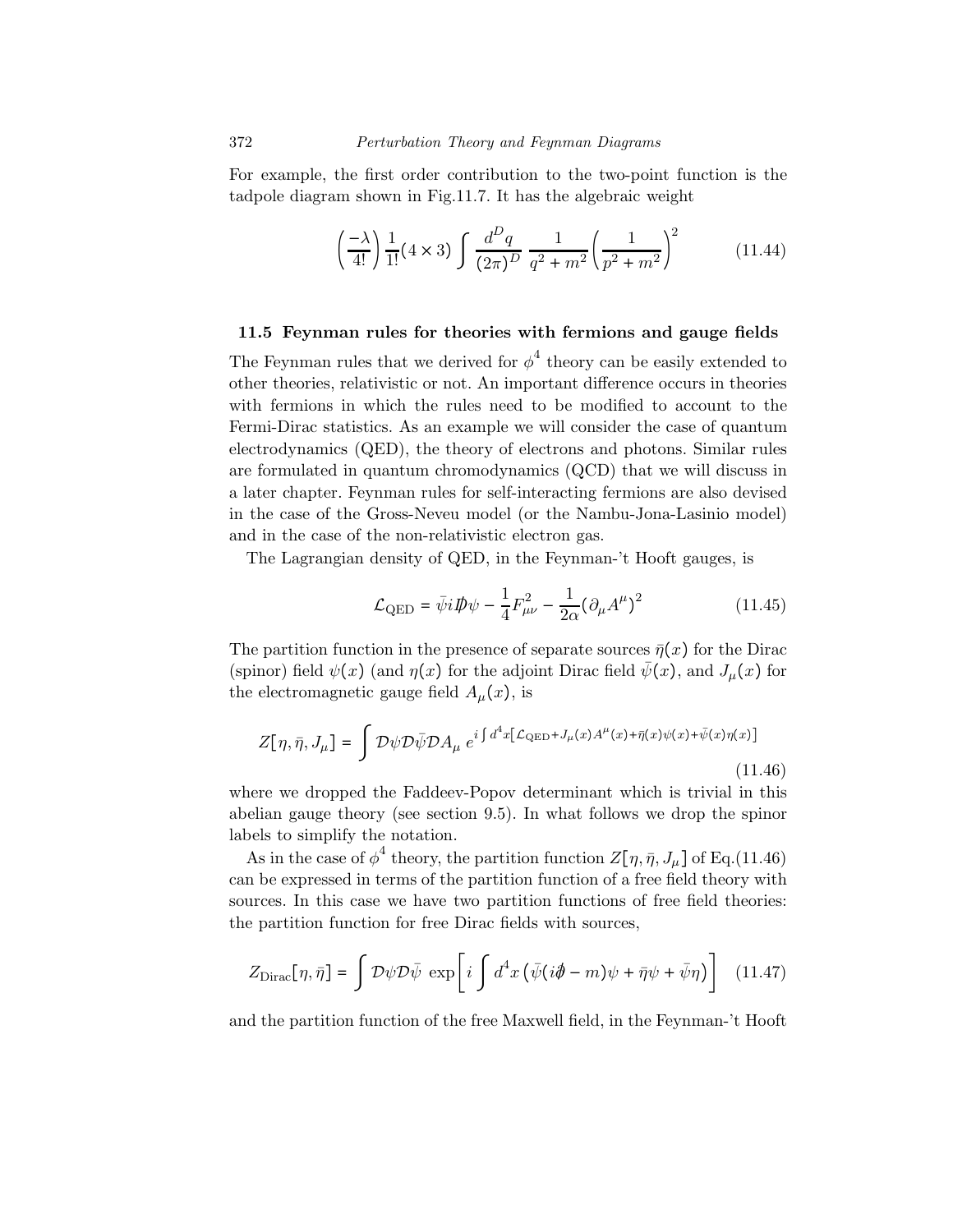#### 11.5 Feynman rules for theories with fermions and gauge fields 373

gauges, with sources  $J_\mu$  given by

$$
Z_{\text{Maxwell}}[J_{\mu}] = \int \mathcal{D}A_{\mu} \exp\left[i \int d^{4}x \left(-\frac{1}{4}F_{\mu\nu}^{2} - \frac{1}{2\alpha} \left(\partial_{\mu}A^{\mu}\right)^{2}\right) + J_{\mu}A^{\mu}\right]
$$
(11.48)

where, here too, we dropped the Faddeev-Popov determinant.

In QED the interaction term of the Lagrangian is

$$
\mathcal{L}_{int}[\psi, \bar{\psi}, A_{\mu}] = e A_{\mu} \bar{\psi} \gamma^{\mu} \psi \qquad (11.49)
$$

Then, the full generating function of eq.(11.46) is expressed as

$$
Z[\eta, \bar{\eta}, J_{\mu}] = \exp\left(i \int d^4x \mathcal{L}_{\text{int}}\left[-i \frac{\delta}{\delta \bar{\eta}}, -i \frac{\delta}{\delta \eta}, -i \frac{\delta}{\delta J_{\mu}}\right]\right) Z_{\text{Dirac}}[\eta, \bar{\eta}] Z_{\text{Maxwell}}[J_{\mu}]
$$
\n(11.50)

where we made the replacements

$$
\psi(x) \to -i\frac{\delta}{\delta \bar{\eta}(x)}, \quad ,\bar{\psi}(x) \to -i\frac{\delta}{\delta \eta(x)}, \quad A_{\mu}(x) \to -i\frac{\delta}{\delta J^{\mu}(x)} \tag{11.51}
$$

inside the interaction term of the lagrangian.

The Feynman rules then follow by the same line of argument that we used in  $\phi^4$  theory. The main differences are that

- 1. Now we have two propagators: the propagator of the free massive Dirac field,  $S_F(x-y) = -i\langle 0|T\psi(x)\overline{\psi}(y)|0\rangle$ , which was given explicitly in section 7.2, and the propagator of the Maxwell field (in the Feynman-'t Hooft gauges)  $G_{\mu\nu}(x-y,\alpha) = i\langle 0|TA_{\mu}(x)A_{\nu}(y)|0\rangle$ , given explicitly in section 9.6.
- 2. The interaction vertex involves two Dirac fermions and a gauge field, shown in Fig. 11.8. Each bare vertex has a weight in a Feynman diagram of  $e\gamma_\mu$ .
- 3. Each closed Dirac fermion loop contributes with a minus sign, and each diagram now has a weight  $(-1)^F$ , where F is the number of fermion loops. This rule follows from the form of the path integral for fermions (see, chapter 7). It applies to all theories of fermions, relativistic or not.

Aside from these changes the Feynman rules are the same.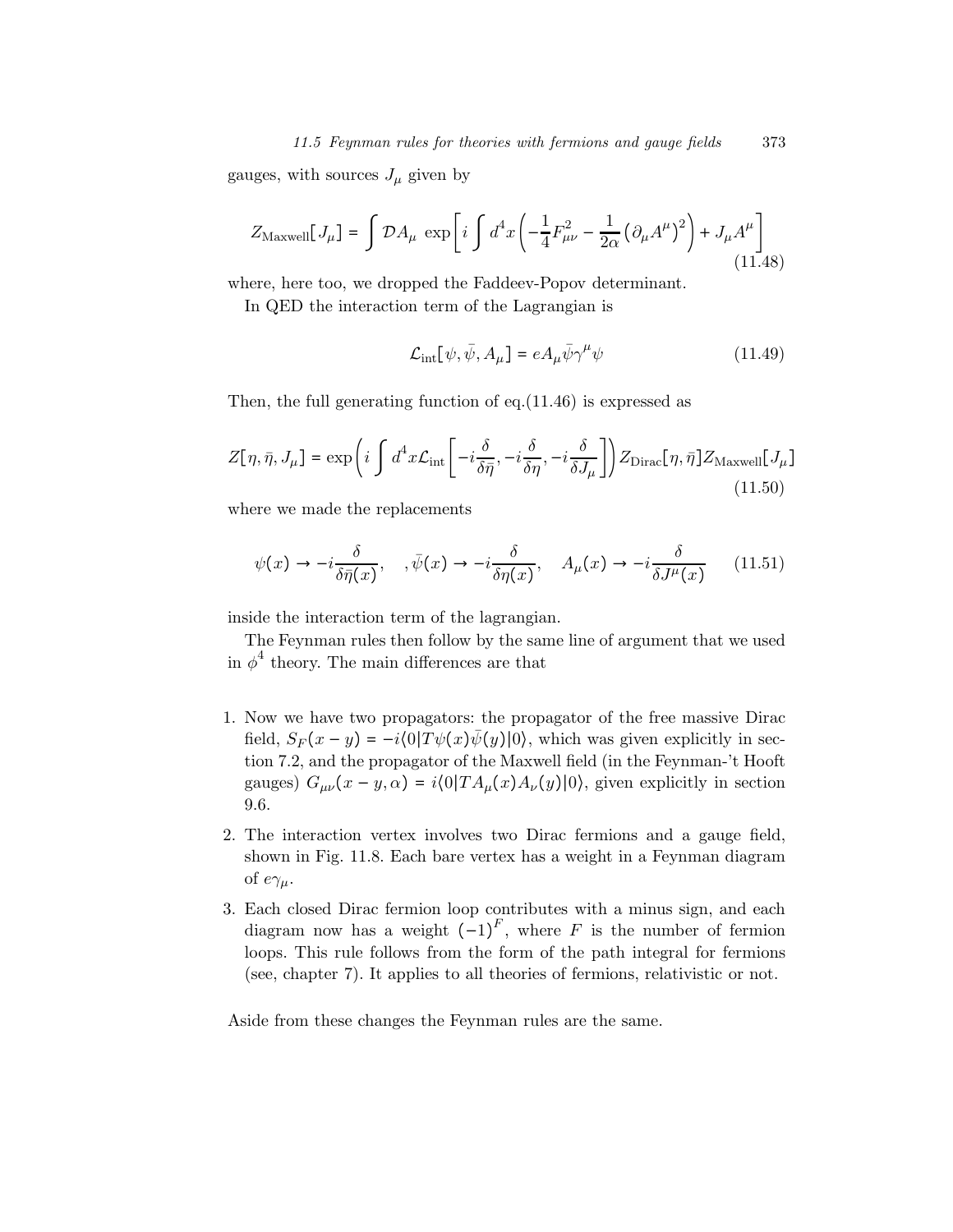

Figure 11.8 The bare interaction vertex of QED: the full lines are Dirac fermion propagators and the wavy line is a photon propagator. The bare vertex has a weight  $e\gamma_\mu$ .

## 11.6 The two-point function and the self-energy in  $\phi^4$  theory

We now return to  $\phi^4$  theory. To first order in  $\lambda$ , and in momentum space, the two point function in Euclidean space is

$$
G^{(2)}(p) = \frac{1}{p^2 + m^2} + \frac{-\lambda}{4!} (4 \times 3) \left( \int \frac{d^D q}{(2\pi)^D} \frac{1}{q^2 + m^2} \right) \left( \frac{1}{p^2 + m^2} \right)^2 + O(\lambda^2)
$$
\n(11.52)

Let us define by  $\mu^2$  the *effective* or *renormalized mass* (squared) such that

$$
\frac{1}{p^2 + \mu^2} = \frac{1}{p^2 + m^2} \left\{ 1 - \frac{\lambda}{2} \left( \int \frac{d^D q}{(2\pi)^D} \frac{1}{q^2 + m^2} \right) \left( \frac{1}{p^2 + m^2} \right) + O(\lambda^2) \right\}
$$
\n(11.53)

Again, to first order in  $\lambda$ , we can write the equivalent expression

$$
G^{(2)}(p) = \frac{1}{p^2 + m^2 + \frac{\lambda}{2} \int \frac{d^D q}{(2\pi)^D} \frac{1}{q^2 + m^2}} + O(\lambda^2)
$$
(11.54)

This expression leads us to define  $\mu^2$  to be

$$
\mu^2 = m^2 + \frac{\lambda}{2} \int \frac{d^D q}{(2\pi)^D} \frac{1}{q^2 + m^2} + \dots
$$
 (11.55)

This equation is equivalent to a sum of a large number of diagrams with higher order in  $\lambda$ . How do we know that it is consistent? Let us first note that we have summed diagrams of the form shown in figure 11.9. These diagrams have the very special feature that it is possible to split the diagram into two sub-diagrams by cutting only a single internal line. Momentum conservation requires that the momentum of that line be equal to the momentum on the incoming external leg. Thus, once again we have two types of diagrams: (a)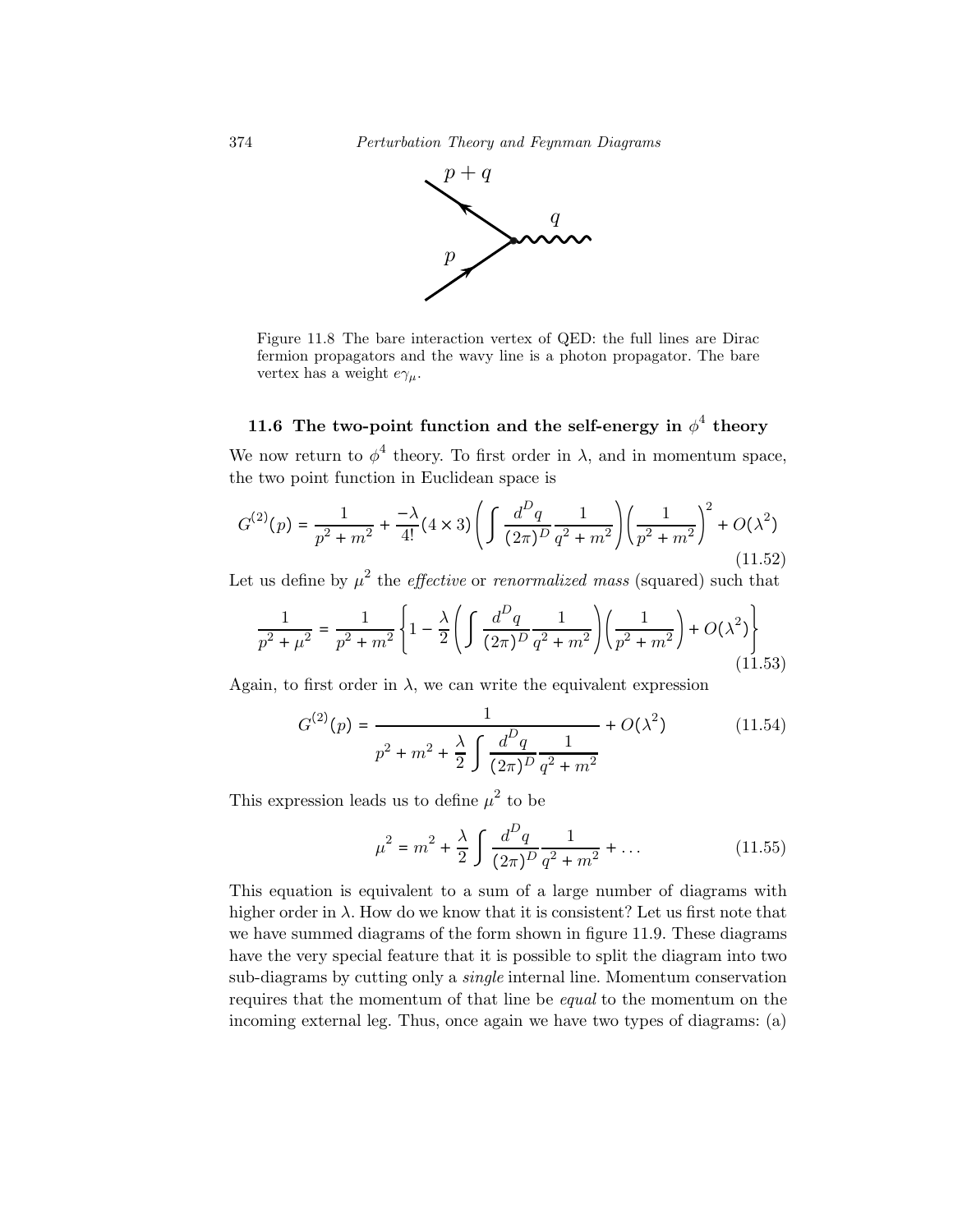

Figure 11.9 The set of all one-particle reducible diagrams of the two-point function to leading order in  $\lambda$ .

one-particle reducible diagrams (which satisfy the property defined above) and (b) the one-particle *irreducible* graphs that do not. Hence, the total contribution to the two-point function is the solution of the equation shown in Fig 11.10.



Figure 11.10 The Dyson equation for the two-point function.

Here the thick lines are the full propagator, the thin line is the bare propagator, and the shaded blob represents all the irreducible diagrams, i.e. diagrams with amputated external legs. We represent the blob by the self-energy operator  $\Sigma(p)$ , shown in Fig.11.11



Figure 11.11 Feynman diagrams summed by the Dyson equation.

Thus, the total sum satisfies the Dyson equation

$$
G^{(2)}(p) = G_0^{(2)}(p) + G_0^{(2)}(p) \Sigma(p) G^{(2)}(p)
$$
 (11.56)

The inverse of  $G^{(2)}(p)$ ,  $\Gamma^{(2)}(p)$ , satisfies

$$
\Gamma^{(2)}(p) = G_0^{(2)}(p)^{-1} - \Sigma(p) = p^2 + m^2 - \Sigma(p)
$$
 (11.57)

To first order in  $\lambda$ ,  $\Sigma(p)$  is just the tadpole term

$$
\Sigma(p) = -\frac{\lambda}{2} \int \frac{d^D q}{(2\pi)^D} \frac{1}{q^2 + m^2} + O(\lambda^2)
$$
 (11.58)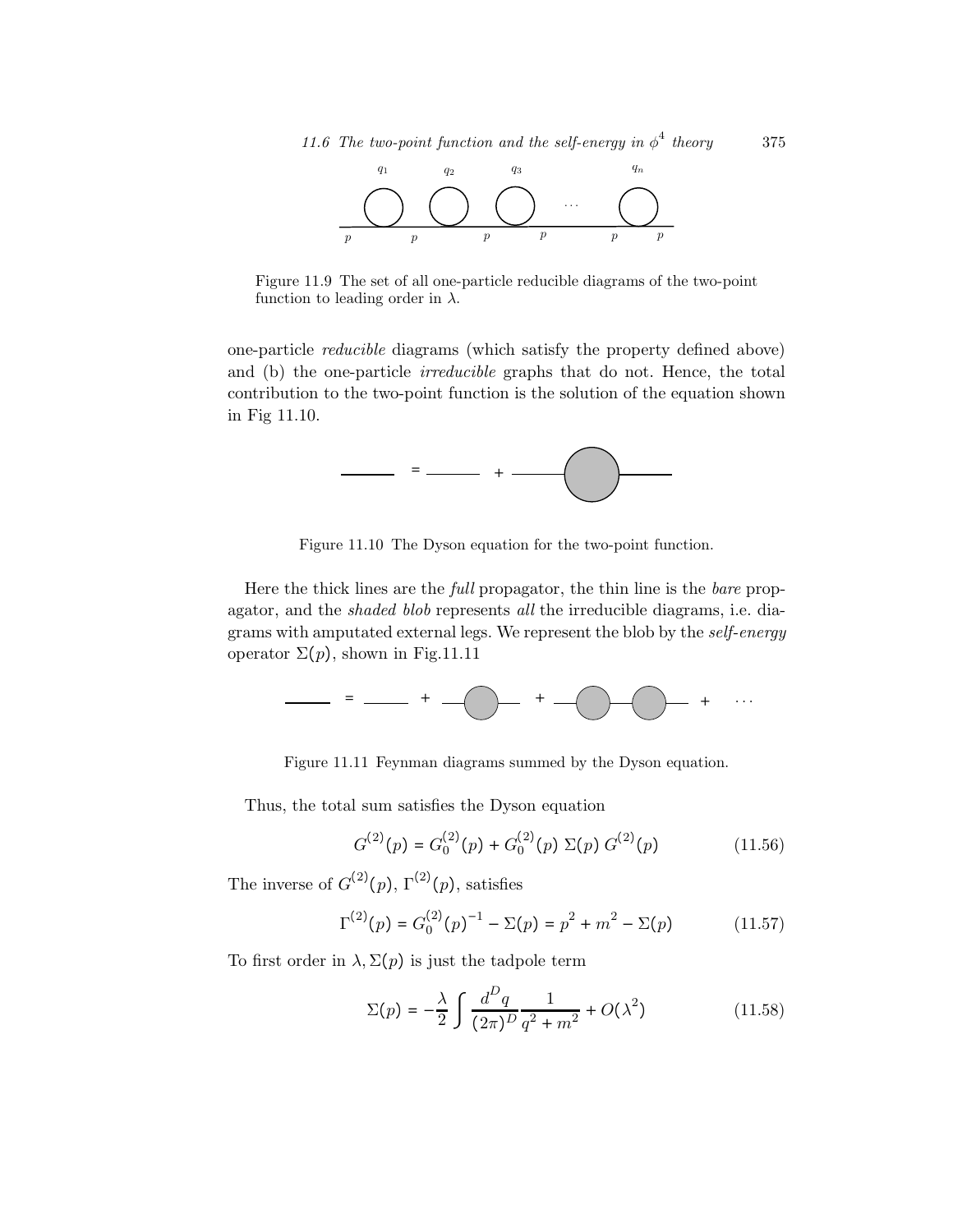which, to this order in  $\lambda$ , happens to be independent of the external momentum  $p_{\mu}$ . Of course, the higher order terms in general will be functions of  $p_\mu$ .

In terms of the renormalized mass  $\mu^2$ , to order one-loop (i.e.  $O(\lambda)$ ) we get

$$
\mu^2 = m^2 - \Sigma(p) = m^2 + \frac{\lambda}{2} \int \frac{d^D q}{(2\pi)^D} \frac{1}{q^2 + m^2} + O(\lambda^2)
$$
 (11.59)

Thus, we conclude that, to  $O(\lambda)$ , vacuum fluctuations renormalize the mass. However, a quick look at  $Eq.(11.59)$  reveals that this is very large renormalization. Indeed, fluctuations of all momenta, ranging from long wave-lengths (and low energies) with  $q \sim 0$ , to short wave-lengths (or high energies) contribute to the mass renormalization. In fact, the high-energy fluctuations, with  $q^2 \gg m^2$ , yield the *largest* contributions to Eq. (11.59), since the mass effectively cuts-off the contributions in the infrared, IR,  $q \rightarrow 0$ . Moreover, for all dimensions  $D \geq 2$  the high-energy (or ultraviolet, UV,  $q \to \infty$ ) contribution is divergent. If we were to cutoff the integral at a high-momentum scale  $\Lambda$ , in general space-time dimension D the the contribution from this diagram will diverge as  $\Lambda^{D-2}$ . In particular, the tadpole contribution to the mass renormalization is *logarithmically divergent* for  $D = 2$  (i.e.  $1 + 1$ ) dimensions, and *quadratically divergent* for  $D = 4$  dimensions.

Thus, although it is consistent (and quite physical) to regard the leading effect of fluctuations as a mass renormalization, they amount to a divergent change. The reason for this divergence is that all wavelengths contribute, from the IR to the UV. This happens because space-time is continuous, and we assumed that there is no intrinsic short-distance scale below which local field theory should not be valid.

There is a way to think about this problem. The problem of how to understand the physics of these singular contributions, indeed of how the continuum limit (a theory without cutoff) of quantum field theory is defined is the central purpose of the Renormalization Group (RG). We will study this approach in detail in a later chapter. Here we will discuss some qualitative features. From the point of view of the RG the problem is that the continuum theory (i.e. defining a theory without a UV cutoff) cannot be defined naively. We will see that for such a procedure to work it is necessary to be able to define the theory in a regime in which there is no scale, i.e. in a scale-invariant regime. This requirement means that one should look at a regime in which the renormalized mass becomes arbitrarily small,  $\mu^2 \to 0$ . As we will see below, this requires to fine tune the bare coupling constant and the bare mass to some determined critical values. It turns out that,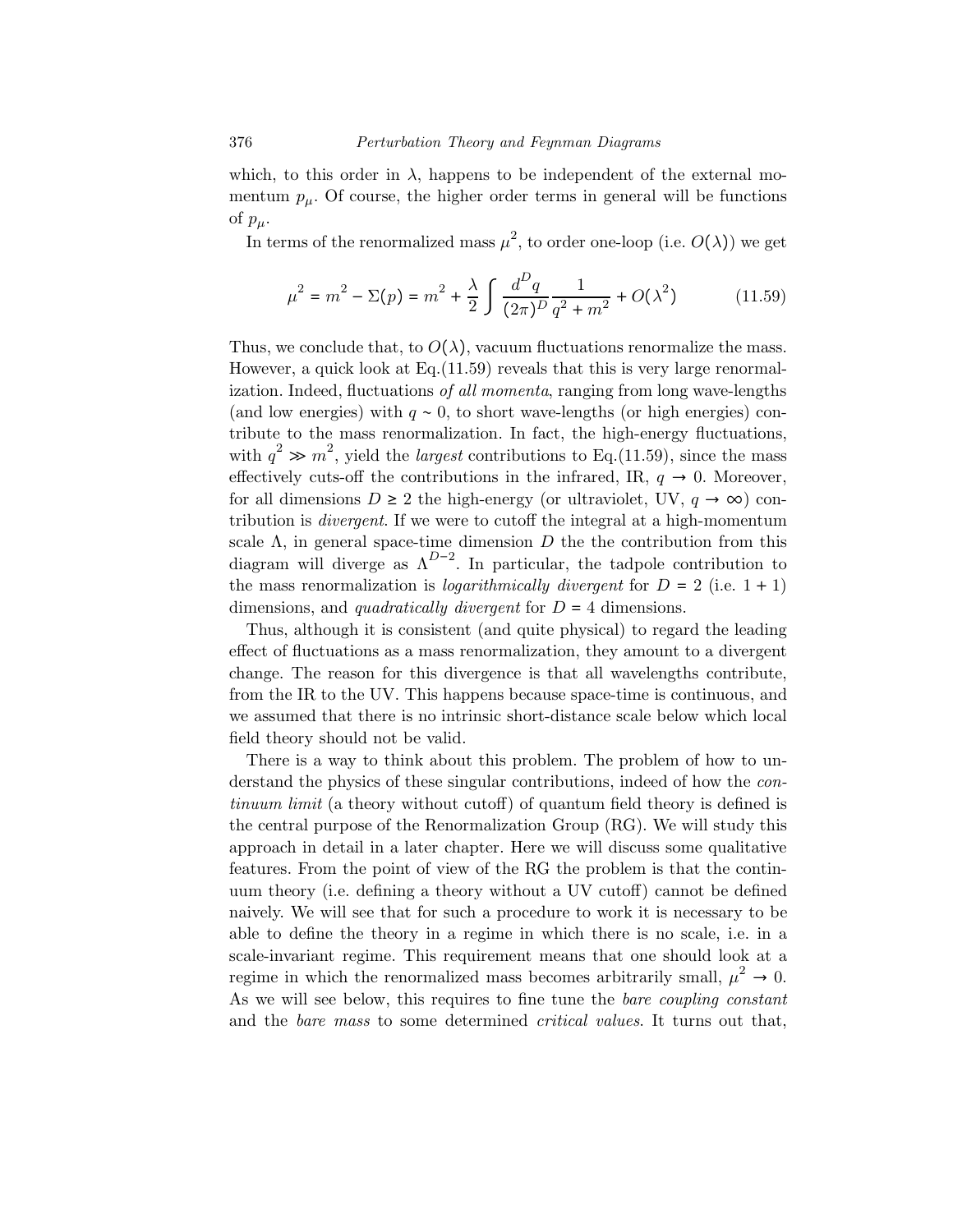near such a critical point a continuum field theory (without a UV cutoff) can be defined. The RG point of view relates the problem of the definition of a Quantum Field Theory to that of finding a continuous phase transition, which a central problem in Statistical Physics.

However, there are alternative descriptions, such as String Theory, that postulate that local field theory is not the correct description at short distances, typically near the *Planck scale*,  $\ell_{\text{Planck}} = \sqrt{\frac{\hbar G}{c^3}} \sim 10^{-33} \text{cm (!)}$ , where G is Newton's gravitational constant. From this view point, these singular contributions at high energies signal a breakdown of the theory at those scales.

Before we try to compute  $\Sigma(p)$ , it is worth to mention the *Hartree Ap*proximation. It consists in summing up all tadpole diagrams (and only the tadpole diagrams) to all orders in  $\lambda$ . A typical graph is shown in figure 11.12.



Figure 11.12 A typical tree diagram.

The sum of all the tadpole diagrams can be done by means of a very simple trick. Let us modify the expression for the self-energy to make it self consistent, i.e.

$$
\Sigma_0(p) = -\frac{\lambda}{2} \int \frac{d^D q}{(2\pi)^D} \frac{1}{q^2 + m^2 - \Sigma_0(q)}
$$
(11.60)

This formula is equivalent to a Dyson equation in which the internal propagator is replaced by the full propagator, as in figure 11.15. This approximation becomes exact for a theory of an N-component real scalar field  $\phi_a(x)$  $(a = 1, \ldots N)$ , with  $O(N)$  symmetry, and interaction (shown in Fig.11.13)

$$
\mathcal{L}_{int}[\phi] = \frac{\lambda}{4!} ((\phi)^2)^2 = \frac{\lambda}{4!} \left( \sum_{a=1}^N \phi_a(x) \phi_a(x) \right)^2 \tag{11.61}
$$

in the large N limit,  $N \to \infty$ . Otherwise, the solution of this integral equa-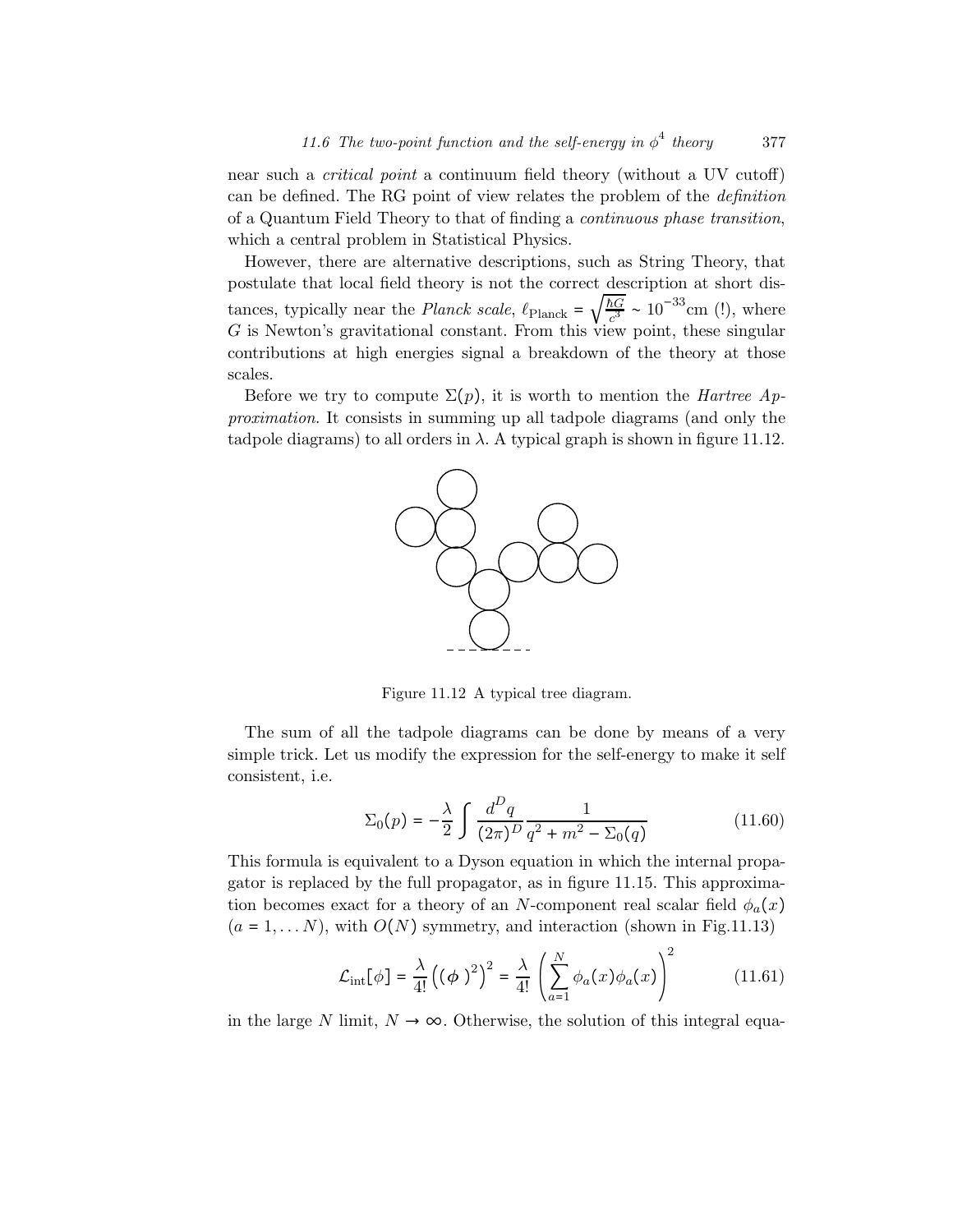tion just yields the leading correction. The reason why this works can be seen



Figure 11.13 The vertex for the real scalar field with  $O(N)$  symmetry; here  $a, b = 1, \ldots, N$ .

by a direct counting of the powers of  $N$  in the expansion of the two-point function to order one-loop, as shown in Fig.11.14.



Figure 11.14 The 2-point function to one-loop order in the  $O(N)$  theory; here  $a, b = 1, \ldots, N$ . The diagram on the left is of order N while the diagram on the right is of order 1.



Figure 11.15 The self-energy in the one-loop (Hartree) approximation.

Eq.(11.60) is an integral non-linear equation for  $\Sigma_0(p)$ . Equations of this type are common in many-body physics. For example, the gap equation of the BCS theory of superconductivity has a similar form (although in BCS theory one sums ladder diagrams, instead of bubble diagrams.)

Let us now evaluate the integral in the equation for  $\Sigma_0(p)$ , Eq.(11.60). Clearly  $\Sigma_0(p)$  is a correction due to *virtual* fluctuations with momenta  $q_\mu$ ranging from zero to infinity. These "off-shell" fluctuations do *not* obey the mass shell condition  $p^2 = m^2$ . Notice that, at this level of approximation,  $\Sigma(p)$  is independent of the momentum. This is only correct to order one-loop.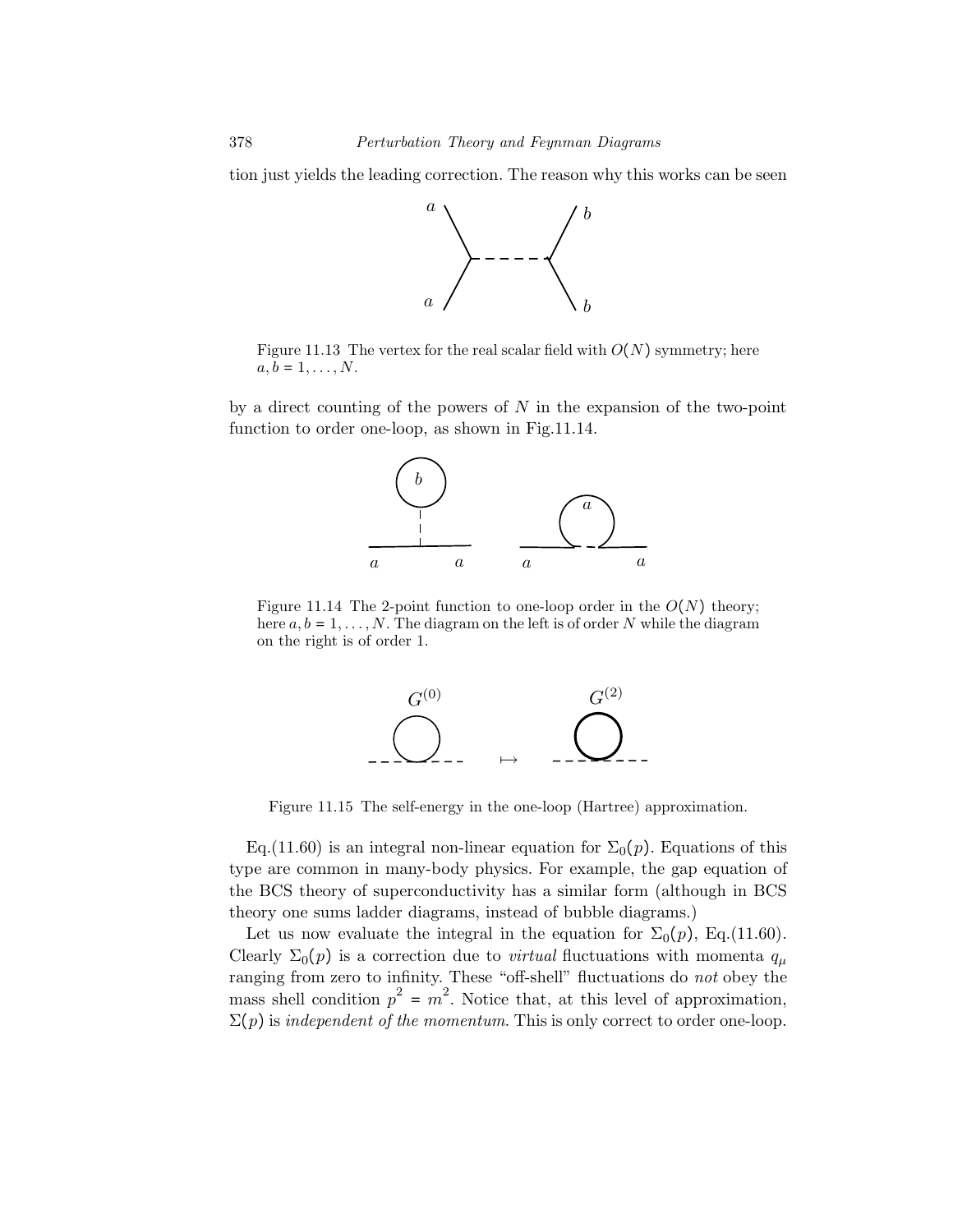Before computing the integral, let us rewrite Eq.(11.60) in terms of the effective or renormalized mass  $\mu^2$ ,

$$
\mu^2 = m^2 - \Sigma(p) = m^2 + \frac{\lambda}{2} \int \frac{d^D q}{(2\pi)^D} \frac{1}{q^2 + \mu^2}
$$
(11.62)

Let us denote by  $m_c^2$  the value of the bare mass such that the renormalized mass vanishes,  $\mu^2 = 0$ :

$$
0 = m_c^2 + \frac{\lambda}{2} \int \frac{d^D q}{(2\pi)^D} \frac{1}{q^2}
$$
 (11.63)

Clearly,  $m_c^2$  is IR divergent for  $D \leq 2$  and UV divergent for  $D \geq 2$ . Let us now express the renormalized mass  $\mu^2$  in terms of  $m_c^2$ , and define  $\delta m^2 = m^2 - m_c^2$ . We find,

$$
\mu^{2} = \delta m^{2} + m_{c}^{2} + \frac{\lambda}{2} \int \frac{d^{D}q}{(2\pi)^{D}} \frac{1}{q^{2} + \mu^{2}}
$$
  

$$
= \delta m^{2} + \frac{\lambda}{2} \int \frac{d^{D}q}{(2\pi)^{D}} \left(\frac{1}{q^{2} + \mu^{2}} - \frac{1}{q^{2}}\right)
$$
  

$$
= \delta m^{2} - \mu^{2} \frac{\lambda}{2} \int \frac{d^{D}q}{(2\pi)^{D}} \frac{1}{q^{2}(q^{2} + \mu^{2})}
$$
(11.64)

In  $D = 4$  dimensions the integral contributes with a logarithmic divergence  $(c.f. Eq.(11.99) of section 11.8):$ 

$$
\mu^2 = \delta m^2 - \frac{\lambda}{2} \mu^2 \left( \frac{1}{8\pi^2} \ln \left( \frac{\Lambda}{\mu} \right) - \frac{\gamma}{16\pi^2} \right) \tag{11.65}
$$

Thus, although the stronger, quadratic divergence, was absorbed by a renormalization of the mass, a weaker logarithmic singularity remains. It turns out, as we will discuss in a later chapter, that this remaining singular contribution can absorbed only by a renormalization of the coupling constant  $\lambda$ . In any case, what is clear is that, already at the lowest order in perturbation theory, the leading corrections can (and do) yield a larger contribution to the behavior of physical quantities than the bare, unperturbed, values, and that these corrections are not small.

We will end with a discussion of what these large perturbative corrections mean in the context of the theory of phase transitions since, after all, it is also described by a theory with the same form. We saw before that in the Landau theory of phase transitions the mass (squared) parameter, the coefficient of the  $\phi^2$  term in the action, is related to the difference  $m^2 \equiv T - T_0$ , i.e. the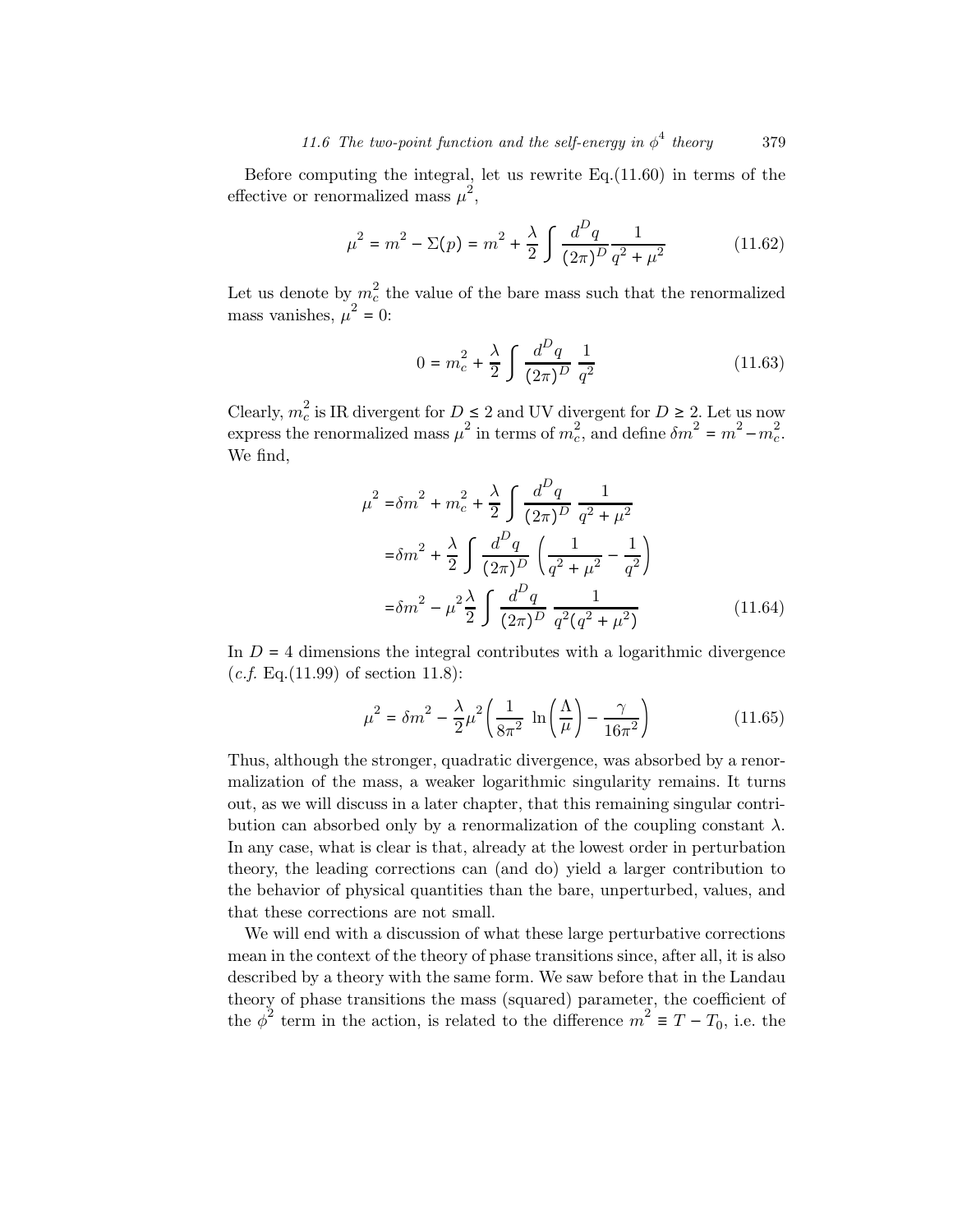temperature  $T$  measured from the mean field critical temperature,  $T_0$ . We can think of  $m_c^2 \equiv T_c - T_0$ , defining a corrected critical temperature,  $T_c$ ,

$$
T_c = T_0 - \frac{\lambda}{2} \int \frac{d^D q}{(2\pi)^D} \frac{1}{q^2}
$$
 (11.66)

It shows that fluctuations suppress  $T_c$  downwards from  $T_0$  due to (precisely) the large contributions from fluctuations at short distances. Thus, the UV singular effects can be absorbed in a new (and lower)  $T_c$ . The *subtracted* mass,  $\delta m^2 \equiv T - T_c$ , is now the new control parameter, as shown in the last line of Eq.(11.64).

Returning to the mass renormalization of Eq.(11.64), we can use the integral of Eq.(11.98) (of section 11.8), to find the result

$$
\mu^2 = \delta m^2 - \lambda \frac{\left(\mu^2\right)^{\frac{D}{2}-1} \Gamma\left(2-\frac{D}{2}\right)}{\left(4\pi\right)^{D/2}} \tag{11.67}
$$

Since  $\delta m^2 = T - T_c$ , we can write this result in the suggestive form

$$
\delta m^2 = T - T_c = \mu^2 + \left[ \frac{\lambda}{(4\pi)^{D/2}} \frac{\Gamma\left(2 - \frac{D}{2}\right)}{D - 2} \right] (\mu^2)^{\frac{D}{2} - 1} \tag{11.68}
$$

We will now look at the IR behavior, where the renormalized mass  $\mu^2 \to 0$ . We see that if  $D > 4$ , the exponent of  $\mu^2$  in the second term of the r.h.s. of Eq.(11.68) is always larger than 1 and hence this contribution is small compared to the first term. However, for  $D < 4$  the reverse is true and for  $\mu^2$ small enough the fluctuations dominate. hence, perturbation theory breaks down for some small value of  $\mu^2$  where the two contributions are comparable. Hence perturbation theory is reliable (in the IR) for

$$
\delta T \gtrsim \mu^2 \approx \left(\frac{\lambda}{(4\pi)^{D/2}} \frac{\Gamma\left(2 - \frac{D}{2}\right)}{D - 2}\right)^{2/(4 - D)}\tag{11.69}
$$

and breaks down for  $\delta T$  (or  $\mu^2$ ) smaller than that value. This is known as the Ginzburg Criterion which gives an estimate of the width of the critical region: the range temperatures (or renormalized mass) for which the perturbation theory breaks down in the IR and does not describe the true behavior.

Let us recall that the relation between the susceptibility and the effective (or renormalized) mass:  $\mu^2 = \chi^{-1}$ . Hence, at one-loop order, we would predict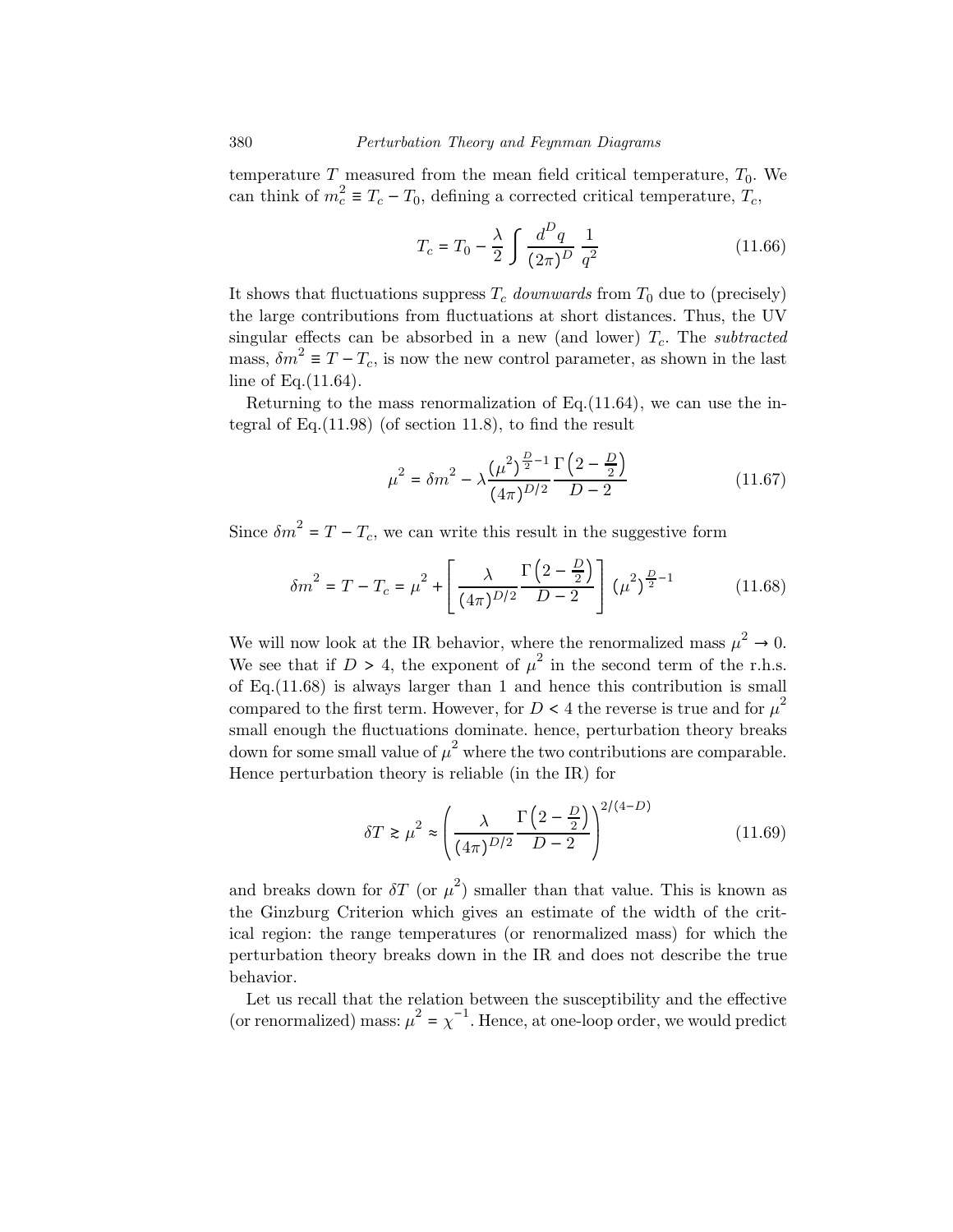that

$$
\chi(T) \propto \begin{cases}\n(T - T_c)^{-2/(D-2)} & : D < 4 \\
(T - T_c)^{-1} & : D > 4 \\
(T - T_c)^{-1} \times \text{small logarithmic corrections} & : D = 4\n\end{cases}
$$
\n(11.70)

We see that one effect of these fluctuations can be to change the dependence of a physical quantity, such as the susceptibility, on the control parameter,  $T - T_c$ , which sets how close the theory is the massless or critical regime. A key purpose of the renormalization group program is the prediction of critical exponents such as the one we fund in Eq.(11.70). We will see that this result is actually the beginning of a set of controlled approximations to the exact values. Just as important will be the fact that the renormalization group will give a deeper interpretation of the meaning of renormalization.

#### 11.7 The four point function and the effective coupling constant

We will now discuss briefly the perturbative contributions to the four-point function,

$$
G^{(4)}(x_1, x_2, x_3, x_4) = \langle \phi(x_1)\phi(x_2)\phi(x_3)\phi(x_4) \rangle \tag{11.71}
$$

which is also known as the "two-particle" correlation function. We will discuss its connection with the effective (or renormalized) coupling constant.

To zeroth order in perturbation theory,  $O(\lambda^0)$ , the four point function factorizes into a product of all (three) possible two point functions obtained by pair-wise contractions of the four field operators (shown in Fig.11.16)



Figure 11.16 The four point function  $G^{(4)}(1,2,3,4)$  to order  $O(\lambda^0)$ .

$$
G^{(4)}(x_1, x_2, x_3, x_4) =
$$
  
= $G_0(x_1, x_3)G_0(x_2, x_4) + G_0(x_1, x_2)G_0(x_3, x_4) + G_0(x_1, x_4)G_0(x_2, x_3) + O(\lambda)$   
(11.72)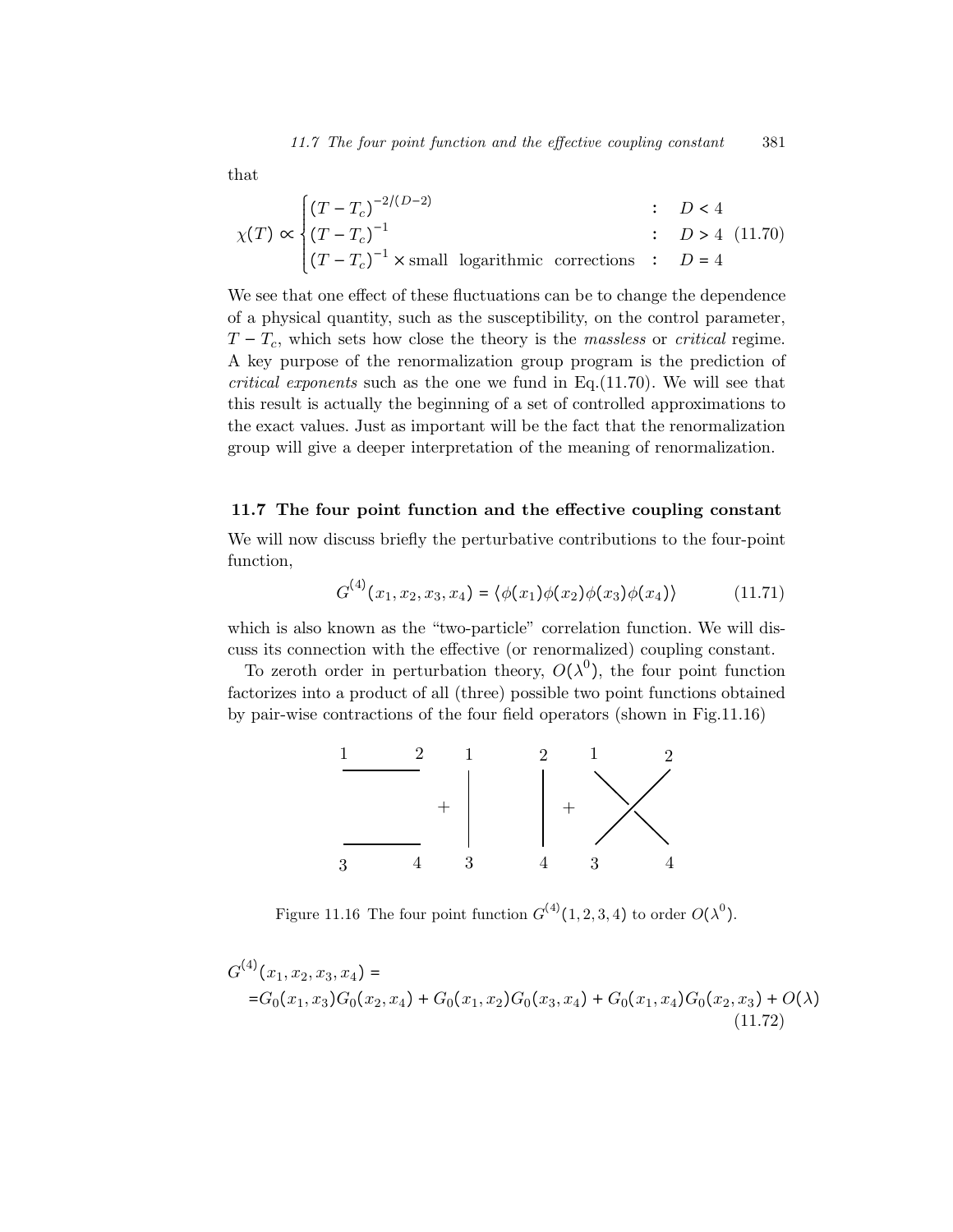As it is apparent, to zeroth order in  $\lambda$ , the four point function reduces to just products of bare two-point functions and hence nothing new is learned from it. We will show in the next chapter, Eq.(12.40), that, to all orders on perturbation theory, the four-point function has the following structure:

$$
G^{(4)}(x_1, x_2, x_3, x_4) = G^{(2)}(x_1, x_3)G^{(2)}(x_2, x_4)
$$
  
+ 
$$
G^{(2)}(x_1, x_2)G^{(2)}(x_3, x_4) + G^{(2)}(x_1, x_4)G^{(2)}(x_2, x_3)
$$
  
- 
$$
\int d^D y_1 \dots \int d^D y_4 G^{(2)}(x_1, y_1)G^{(2)}(x_2, y_2)G^{(2)}(x_3, y_3)G^{(2)}(x_4, y_4)
$$
  
× 
$$
\Gamma^{(4)}(y_1, y_2, y_3, y_4)
$$
 (11.73)

where the factors of  $G^{(2)}(x,x')$  represent the exact two-point function, and the new four-point function,  $\Gamma^{(4)}(y_1, y_2, y_3, y_4)$ , is known as the four-point vertex function. The vertex function is defined as the set of one-particle irreducible (1PI) Feynman diagrams, i.e. diagrams that cannot be split in two by cutting a single propagator line, with the external lines "amputated" (they are already accounted for in the propagator factors).

In momentum space, due to momentum conservation at the vertex,  $\Gamma^{(4)}$ has the form

$$
\Gamma^{(4)}(p_1,\ldots,p_4) = (2\pi)^D \delta^D \left(\sum_{i=1}^4 p_i\right) \overline{\Gamma^{(4)}}(p_1,\ldots,p_4) \tag{11.74}
$$

The *lowest order* contribution to  $\Gamma^{(4)}(y_1, y_2, y_3, y_4)$  appears at order  $\lambda$ 

$$
\Gamma^{(4)}(y_1, y_2, y_3, y_4) = \lambda + O(\lambda^2)
$$
\n(11.75)

depicted by the tree level diagrams of Fig.11.17. In momentum space the



Figure 11.17 The one-particle irreducible four-point (vertex) function at the tree level.

one-particle irreducible four-point function is

$$
\overline{\Gamma^{(4)}}(p_1,\ldots,p_4) = \lambda + O(\lambda^2)
$$
\n(11.76)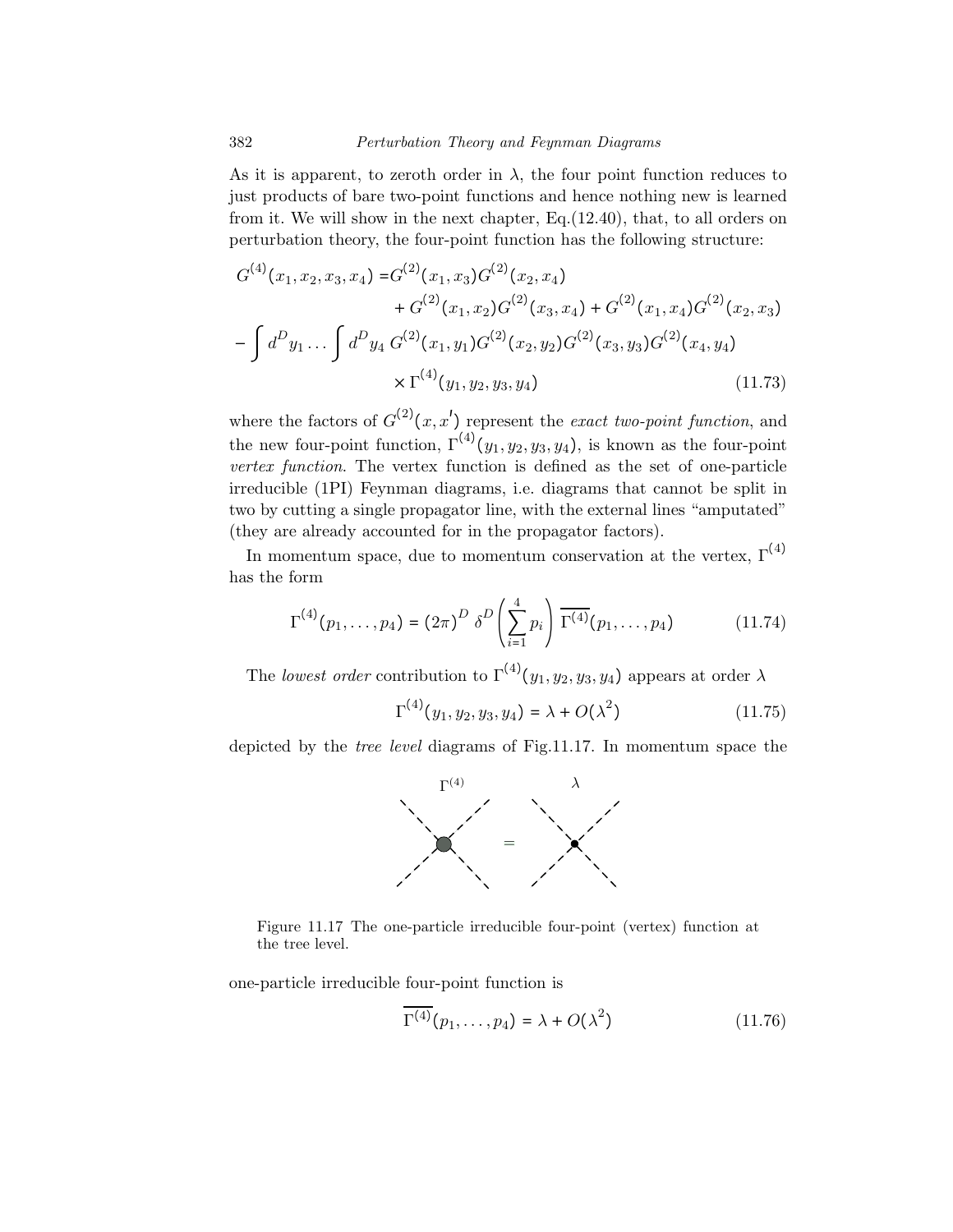To one-loop order,  $O(\lambda^2)$ , the four-point vertex function is a sum of (three) Feynman diagrams of the form of Fig.11.18. The total contribution to the



Figure 11.18 The one-loop contribution to the one-particle irreducible fourpoint (vertex) function.

vertex function  $\Gamma^{(4)}$ , to order one-loop, is

$$
\Gamma^{(4)}(p_1, \dots, p_4) =
$$
\n
$$
\lambda - \frac{\lambda^2}{2} \Big\{ \int \frac{d^D q}{(2\pi)^D} \frac{1}{(q^2 + m^2) ((p_1 + p_2 - q)^2 + m^2)} + \text{two permutations} \Big\}
$$
\n
$$
+ O(\lambda^3)
$$
\n(11.77)

This expression has a logarithmic UV divergence in  $D = 4$ , and more severe divergencies for  $D > 4$ . To address this problem let us proceed by analogy with the mass renormalization and define the physical or *renormalized* coupling constant g by the value of  $\Gamma^{(4)}(p_1,\ldots,p_4)$  at zero external momenta,  $p_1 = \ldots = p_4 = 0$ . (It is up to us to define it at any momentum scale we wish.)

$$
g \equiv \lim_{p_i \to 0} \overline{\Gamma^{(4)}}(p_1, \dots, p_4) = \overline{\Gamma^{(4)}}(0, \dots, 0)
$$
 (11.78)

This definition is convenient and simple but it is problematic if the renormalized mass  $\mu^2$  vanishes (i.e. in the massless or critical theory). To order one-loop, the renormalized coupling constant  $g$  is

$$
g = \lambda - 3\frac{\lambda^2}{2} \int \frac{d^D q}{(2\pi)^D} \frac{1}{(q^2 + m^2)^2} + O(\lambda^3)
$$
 (11.79)

Using the same line of argument we used to define the self energy,  $\Sigma$ , we will now sum all the one loop diagrams, as shown in Fig.11.19. This "bubble" sum is a geometric series, and it is equivalent to the replacement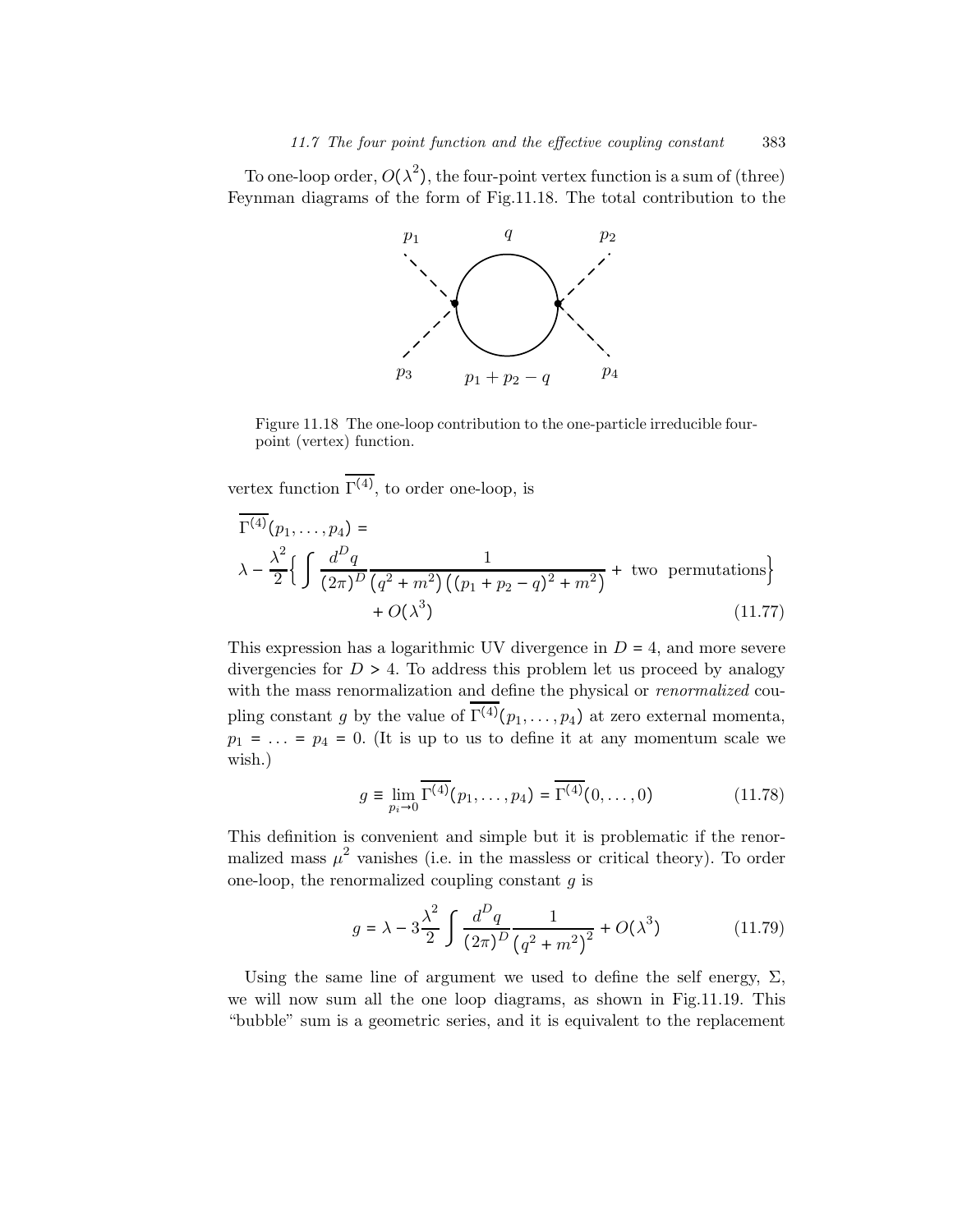384 Perturbation Theory and Feynman Diagrams



Figure 11.19 The sum of bubble diagrams.

of Eq.(11.79) by

$$
g = \lambda - 3\frac{g^2}{2} \int \frac{d^D q}{(2\pi)^D} \frac{1}{(q^2 + m^2)^2} + O(\lambda^3)
$$
 (11.80)

or, alternatively, to write the bare coupling constant  $\lambda$  in terms of the renormalized coupling  $q$  as

$$
\lambda = g + \frac{3}{2} g^2 \int \frac{d^D q}{(2\pi)^D} \frac{1}{(q^2 + \mu^2)^2} + O(g^3)
$$
 (11.81)

where we have replaced the bare mass  $m^2$  with the renormalized mass  $\mu^2$ . This amounts to add the insertions of tadpole diagrams in the internal propagators. This is consistent at this order in perturbation theory.

Written in terms of the renormalized coupling constant  $g$  and of the renormalized mass  $\mu^2$ , the vertex function becomes

$$
\Gamma^{(4)}(p_1, \dots, p_4) =
$$
\n
$$
= g - \frac{g^2}{2} \int \frac{d^D q}{(2\pi)^D} \left[ \frac{1}{(q^2 + \mu^2) ((p_1 + p_2 - q)^2 + \mu^2)} - \frac{1}{(q^2 + \mu^2)^2} \right]
$$
\n+ two permutations +  $O(g^3)$  (11.82)

which is UV finite for  $D < 6$ . Thus, the renormalization of the coupling constant leads to a subtraction of the singular expression for the vertex function.

After the renormalization of the coupling constant, the singular behavior of the integral now appears only in the relation between the bare coupling constant  $\lambda$  and the renormalized coupling constant g, given in Eq.(11.81). Clearly there are a number of ways to interpret the meaning of this relation. One interpretation is to say that at a fixed value of the bare coupling constant  $\lambda$ , Eq.(11.81) relates the regulator  $\Lambda$  (which is a momentum scale) and the renormalized coupling constant. In other terms, the effective of renormalized coupling constant  $g$  has become a function of a momentum (or energy) scale!. Conversely, we can fix the renormalized coupling and ask how do we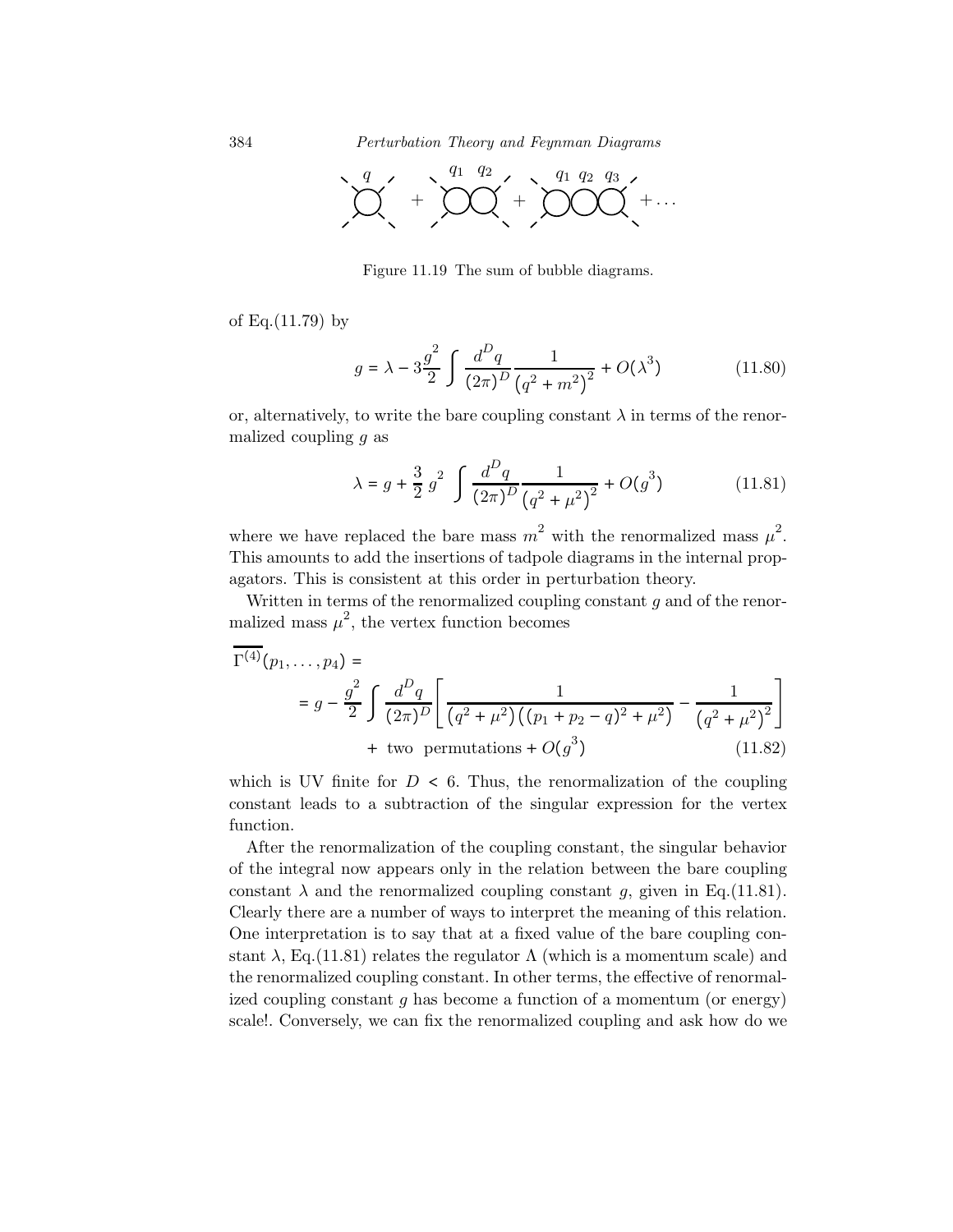have to change the bare coupling constant  $\lambda$  as we send the regulator to infinity.

It will be useful to work with dimensionless quantities. Since the bare and the renormalized coupling constants have units of  $\Lambda^{4-D}$ , we define the dimensionless bare coupling constant u by

$$
\lambda = \Lambda^{4-D} u \tag{11.83}
$$

Then

$$
u = \Lambda^{D-4} \left( g + \frac{3}{2} g^2 \int \frac{d^D q}{(2\pi)^D} \frac{1}{(q^2)^2} + O(g^3) \right)
$$
  
=  $\Lambda^{D-4} \left( g + \frac{1}{(4\pi)^{D/2}} \frac{6}{(D-2)(D-4)} \Lambda^{D-4} g^2 + O(g^3) \right)$  (11.84)

We will vary the momentum scale  $\Lambda$  and the dimensionless bare coupling constant  $u$  at fixed  $g$ . The differential change of the dimensionless coupling constant is known as the renormalization group beta-function,

$$
\beta(u) = -\Lambda \frac{\partial u}{\partial \Lambda} \Big|_g \tag{11.85}
$$

where I have used the sign convention standard in Statistical Physics (opposite to that in High Energy Physics!). Hence (for  $D \rightarrow 4$ )

$$
\beta(u) = (4 - D)u - \frac{3}{16\pi^2}u^2 + O(u^3)
$$
\n(11.86)

The behavior of the Renormalization group beta-function (or Gell-Mann-Low) for  $D < 4$ ,  $D = 4$  and  $D > 4$  is shown in Fig.11.20. The infrared  $(IR) RG$  flows, i.e. the flow of the dimensionless coupling constant u as the momentum scale  $\lambda$  is *decreased*, is also shown in Fig.11.20 (bottom). The UV flows, i.e. the flow of u as the momentum scale is increased, is obtained by reversing the direction of the RG flows.

Clearly for  $D \geq 4$  the dimensionless coupling constant flows to 0 in the infrared (at low energies and long distances). That means that in the IR regime,  $\Lambda \rightarrow 0$ , the theory becomes *weakly coupled*, and perturbation theory becomes reliable in that regime. However, at short distances (or at high energies),  $\Lambda \rightarrow \infty$ , the opposite happens: the dimensionless coupling becomes large and perturbation theory breaks down. Four dimensions is special in that the approach and departure from the decoupled limit,  $u = 0$ , is very slow, and leads to logarithmic corrections to the free field values.

However, for  $D < 4$  something new happens: there is a non-trivial fixed point at  $u^*$  where  $\beta(u^*) = 0$ . At the fixed point, the coupling constant does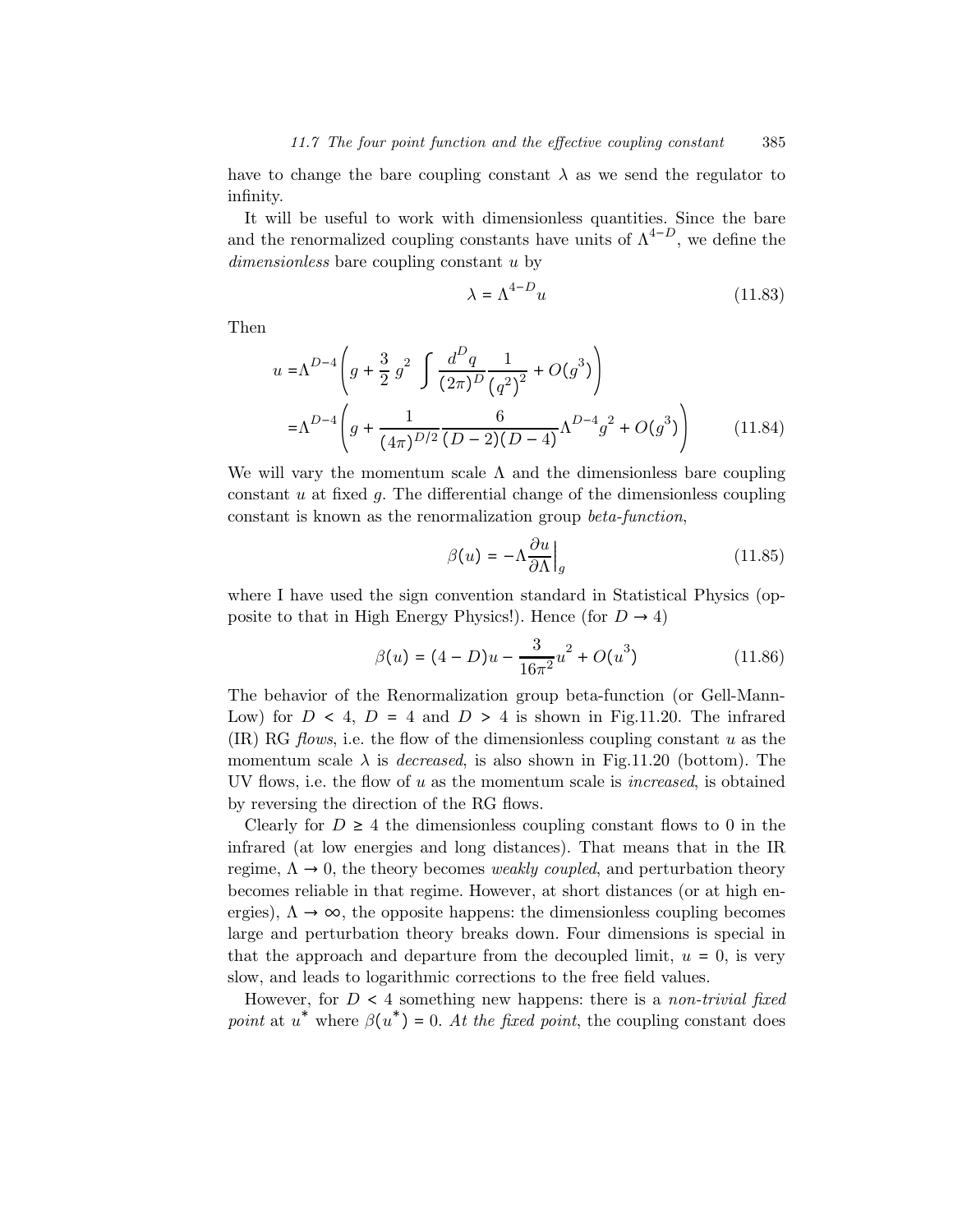

Figure 11.20 The beta-function (top) and the IR RG flows (bottom) for  $D < 4$ ,  $D = 4$  and  $D > 4$ . The UV RG flows are the reverse.

not flow as the momentum scale changes. Hence, at a fixed point it is possible to send the momentum scale  $\Lambda \to \infty$  and effectively have a theory without a cutoff. Notice that even infinitesimally away from the fixed point the UV flows are unstable. Also, and for the same reason, at the fixed point it is also possible to go into the deep infrared regime and have a theory with a finite coupling constant  $u^*$ . It turns out that this behavior is central for the theory of phase transitions. We will come back to the problem of the renormalization group in another chapter where we will develop it in detail, and discuss its application to different theories.

#### 11.8 One-loop Integrals

Here we will sketch the computation of one-loop integrals (in Euclidean space-time). We introduce a momentum cutoff  $\Lambda$  and to suppress the contributions at large momenta,  $q \gg \Lambda$  of integrals of the form

$$
I_D\left(\frac{\mu^2}{\Lambda^2}\right) = \int \frac{d^D q}{(2\pi)^D} \frac{1}{q^2 + \mu^2} e^{-\frac{q^2}{\Lambda^2}}
$$
(11.87)

where we used a Gaussian cutoff function (or *regulator*). We will only be interested in the regime  $\mu^2 \ll \Lambda^2$ . Using a Feynman-Schwinger parametriza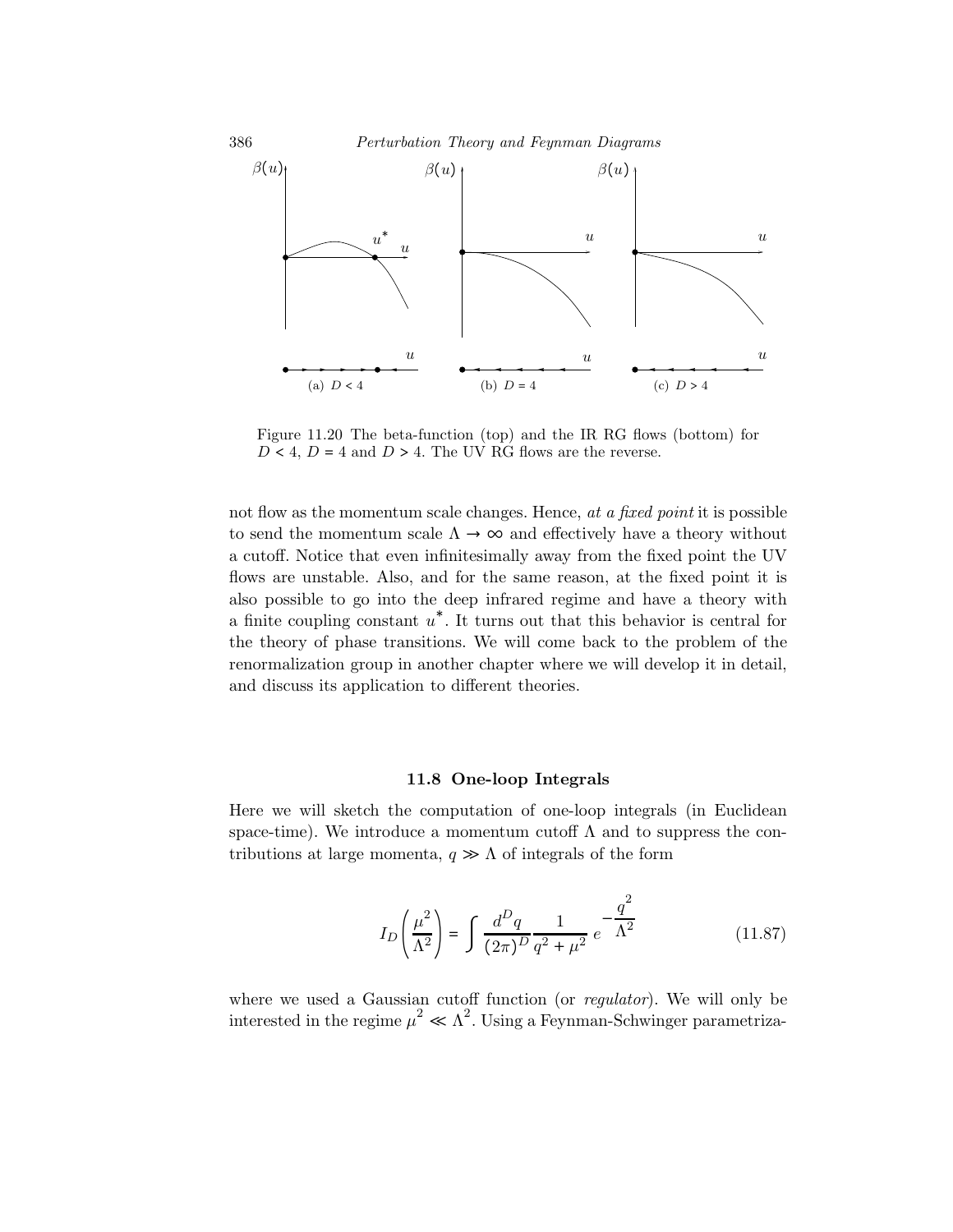tion we can write

$$
I_{D}\left(\frac{\mu^{2}}{\Lambda^{2}}\right) = \int_{0}^{\infty} d\alpha \int \frac{d^{D}q}{(2\pi)^{D}} e^{-\frac{q^{2}}{\Lambda^{2}} - \alpha(q^{2} + \mu^{2})}
$$
  

$$
= \int_{0}^{\infty} d\alpha e^{-\alpha\mu^{2}} \int \frac{d^{D}q}{(2\pi)^{D}} e^{-\left(\frac{1}{\Lambda^{2}} + \alpha\right)q^{2}}
$$
  

$$
= e^{\frac{\mu^{2}}{\Lambda^{2}}}\frac{(\mu^{2})^{\frac{D}{2} - 1}}{(4\pi)^{D/2}} \int_{\mu^{2}/\Lambda^{2}}^{\infty} dt \ t^{-\frac{D}{2}} e^{-t}
$$
(11.88)

Hence

$$
I_D\left(\frac{\mu^2}{\Lambda^2}\right) = \frac{\left(\mu^2\right)^{\frac{D}{2}-1}}{(4\pi)^{D/2}} \Gamma\left(1 - \frac{D}{2}, \frac{\mu^2}{\Lambda^2}\right) e^{\frac{\mu^2}{\Lambda^2}} \tag{11.89}
$$

where  $\Gamma(\nu, z)$  is the incomplete gamma function, with  $z = \frac{\mu^2}{\Lambda^2}$  and  $\nu = 1 - \frac{D}{2}$ , ∞

$$
\Gamma(\nu, z) = \int_{z}^{\infty} dt \ t^{\nu - 1} e^{-t} \tag{11.90}
$$

and  $\Gamma(\nu,0) = \Gamma(\nu)$  is the Gamma function

$$
\Gamma(\nu) = \int_0^\infty dt \, t^{\nu - 1} e^{-t} \tag{11.91}
$$

If the regulator  $\Lambda$  is removed (i.e. if we take the limit  $\Lambda \to \infty$ ),  $I_D(\mu^2)$ formally becomes:

$$
I_D(\mu^2) = \frac{\left(\mu^2\right)^{\frac{D}{2}-1}}{(4\pi)^{D/2}} \Gamma\left(1 - \frac{D}{2}\right) \tag{11.92}
$$

For general  $D, \Gamma(1-D/2)$  is a meromorphic function of the complex variable D, and has simple poles for  $\nu = 0$  or any *negative* integer,  $\Gamma(1 - D/2)$  has poles for  $D = 2, 4, 6, \ldots$ 

In  $D = 4$  dimensions,  $\nu = -1$  where  $\Gamma(\nu)$  has a pole, the incomplete Gamma function at  $\nu=-1$  is (as  $z\rightarrow 0)$ 

$$
\Gamma(-1, z) = \left(\frac{1}{z} - \ln\frac{1}{z}\right) e^{-z} + \gamma \tag{11.93}
$$

where  $\gamma$  is the Euler-Mascheroni constant

$$
\gamma = -\int_0^\infty dt \ e^{-t} \ \ln t = 0.5772 \dots \tag{11.94}
$$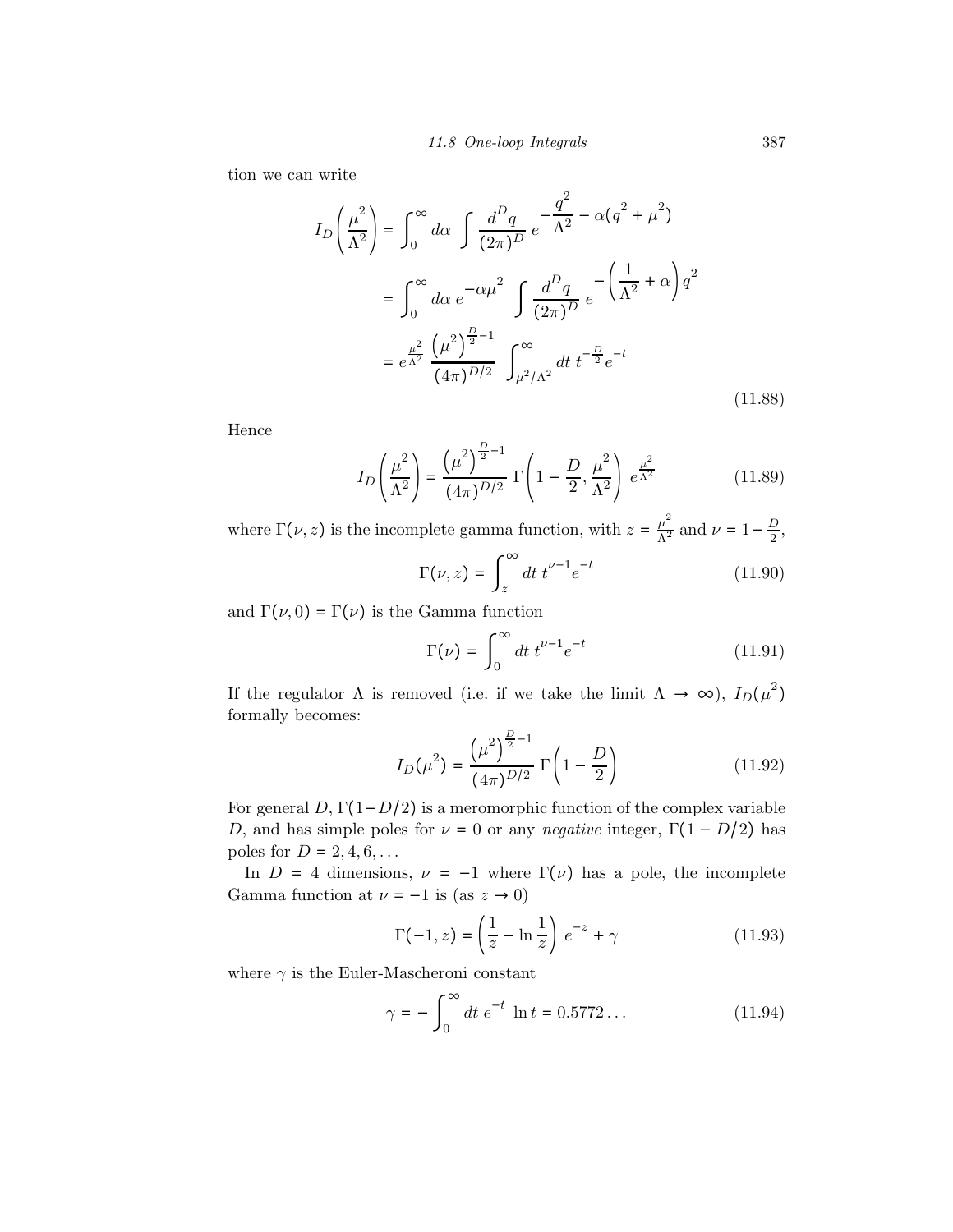388 Perturbation Theory and Feynman Diagrams

Hence, for  $\mu^2 \ll \Lambda^2$ ,  $I_4$  is

$$
I_4\left(\frac{\mu^2}{\Lambda^2}\right) = \frac{\Lambda^2}{16\pi^2} - \frac{\mu^2}{8\pi^2} \ln\left(\frac{\Lambda}{\mu}\right) + \frac{\gamma}{16\pi^2} \mu^2
$$
 (11.95)

Here we see that the leading singularity is quadratic in the regulator  $\Lambda$ , with a sub-leading logarithmic piece.

In two dimensions  $I_2$  has instead a logarithmic singularity for  $\mu^2 \ll \Lambda^2$ 

$$
I_2\left(\frac{\mu^2}{\Lambda^2}\right) = \frac{1}{4\pi} \Gamma\left(0, \frac{\mu^2}{\Lambda^2}\right)
$$

$$
= \frac{1}{2\pi} \ln\left(\frac{\Lambda}{\mu}\right) - \frac{\gamma}{4\pi}
$$
(11.96)

A second integral of interest is

$$
J_D\left(\frac{\mu^2}{\Lambda^2}\right) = \int \frac{d^D q}{(2\pi)^D} \frac{1}{q^2 (q^2 + \mu^2)} = \frac{1}{\mu^2} \left(I_D(0) - I_D\left(\frac{\mu^2}{\Lambda^2}\right)\right)
$$
(11.97)

 $J_D(\mu^2/\Lambda^2)$  is UV finite if  $D < 4$ , where it is given by

$$
J_D\left(\mu^2\right) = \frac{\left(\mu^2\right)^{\frac{D}{2}-2}}{\left(4\pi\right)^{D/2}} \frac{\Gamma\left(\frac{D}{2}-2\right)}{\frac{D}{2}-1}
$$
 (11.98)

In four dimensions,  $J_4$ , has a logarithmic divergence

$$
J_4\left(\frac{\mu^2}{\Lambda^2}\right) = \frac{1}{8\pi^2} \ln\left(\frac{\Lambda}{\mu}\right) - \frac{\gamma}{16\pi^2}
$$
 (11.99)

A third useful integral is

$$
I_D'(\frac{\mu^2}{\Lambda^2}) = \int \frac{d^D q}{(2\pi)^D} \frac{1}{(q^2 + \mu^2)^2} e^{-\frac{q^2}{\Lambda^2}} = -\frac{\partial I_D}{\partial \mu^2}
$$
(11.100)

In the massless limit it becomes

$$
I'_D(0) = \frac{1}{(4\pi)^{D/2}} \frac{4}{(D-2)(D-4)} \Lambda^{D-4}
$$
 (11.101)